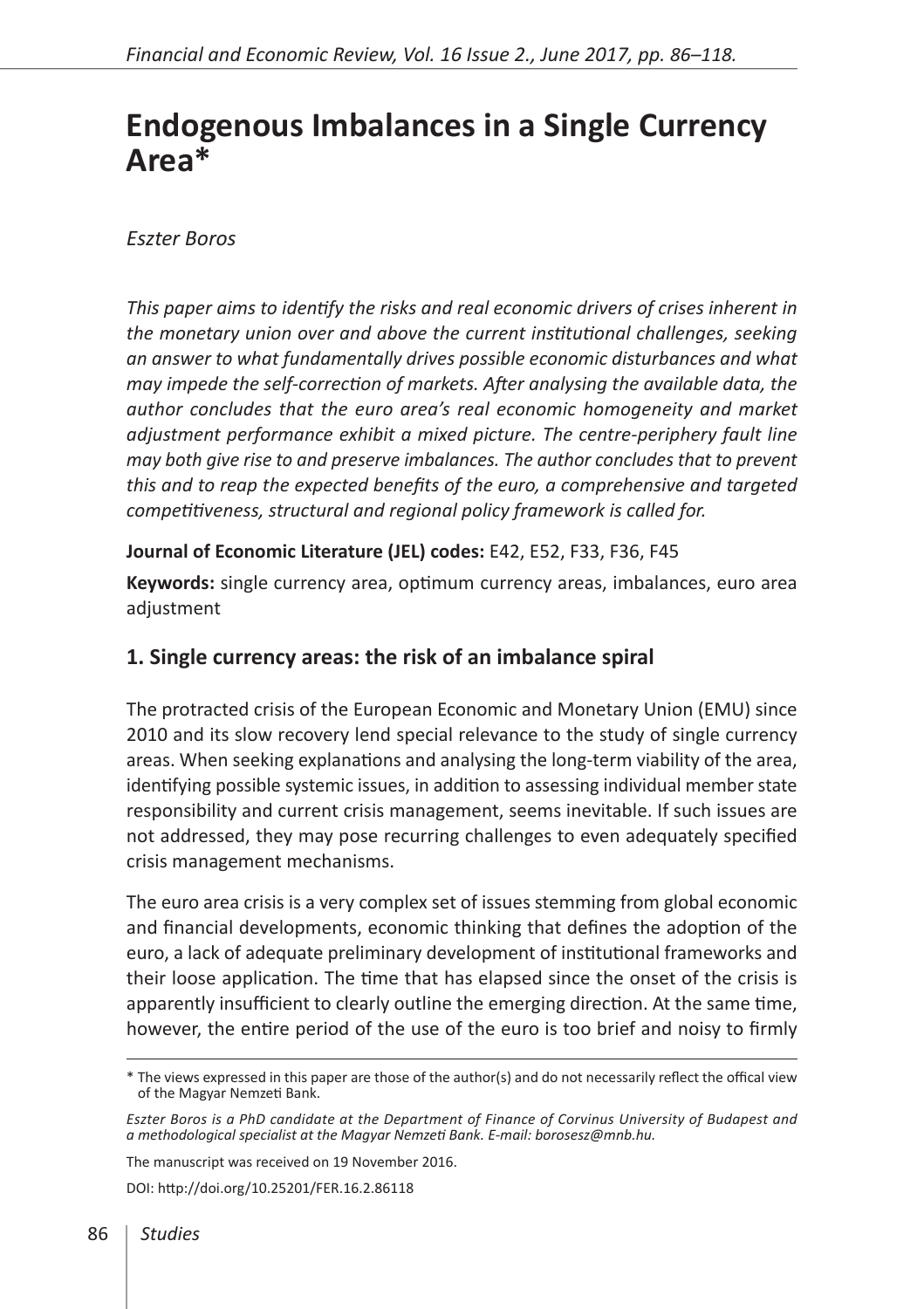identify or rule out the significance of specific factors. It is underpinned by the fact that the introduction of a single currency is in and of itself a diverse (one-off) event, so the background and degree of the indirectly triggered processes may at least partially diverge from the impacts that prevail during long-term functioning. This paper therefore aims to identify the risks and real economic drivers of crises inherent in the monetary union, over and above the current institutional challenges. Although the elements of the special set of criteria described below and used with respect to the EMU in Part 3 may be linked to various degrees to the specific characteristics of the 2010 euro crisis, over the longer term, they may even play a pivotal role in the degree to which the monetary block must "permanently adopt crisis management".

As we know, the economies that make up the single currency area use a single currency in lieu of their own currency, which presumes uniform monetary policy. The key issue of this scheme is the constraint of zone-level assessment which creates an unsurmountable problem for the euro area's central bank. As long as an economy has its own currency and monetary policy, it can use the currency exchange rate as a channel for (at least) short-term adjustment, while markets have less power to push the entity into a liquidity crisis and ultimately, insolvency (*Csajbók – Csermely 2002*; *Krugman – Obstfeld 2003; De Grauwe 2012a; De Grauwe*  2013).<sup>1</sup> By contrast, joining the monetary union means giving up the exchange rate tool and adopting a monetary policy tailored to the entire zone, which may render the generated (public) debt similar to foreign currency debt.

It can of course be assumed that small, open economies already have limited ability to take advantage of exchange rate adjustments and therefore giving up their own currency is not such a great sacrifice (*Palánkai 2012*). However, the risk of endogenous imbalance nuances this finding. *It is not always possible to set an interest rate that is suited to the entire zone.* Asymmetrical developments in certain regions of the area create a dilemma for the central bank: it either hikes the interest rate which curbs inflation in the region exhibiting an upswing *and simultaneously* deepens the recession in the other region, or does the opposite by attempting to prevent the risk of deflation in the latter while simultaneously further spurring inflation in the other regions by cutting the interest rate (*Mundell 1961; McKinnon 1963*; *Kenen 1969*). Whichever path it chooses, *a harmful feedback is created within the system, and* members of the currency area are highly likely to become stuck in imbalance unless alternative adjustment mechanisms come into play.

Although the literature typically presents this monetary policy paradox through the example of exogenous changes such as asymmetrical external demand shocks, the issue may also arise as a result of endogenous processes. This case is first and

 $1$  Ultimately, we can always presume that the entity can assume liabilities by creating money through its central bank.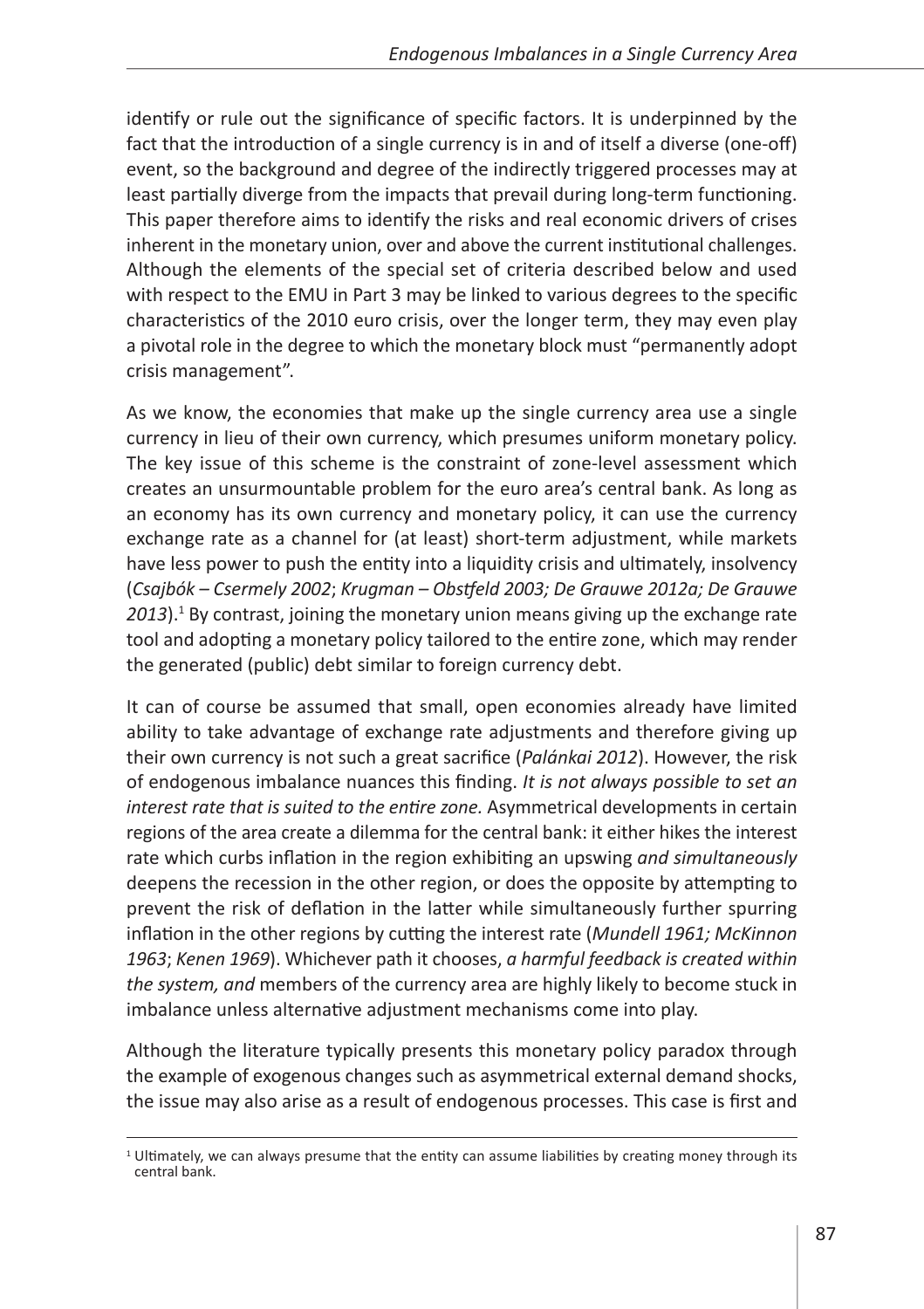foremost linked to the introduction of the single currency and is very similar to the findings made with regard to the euro crisis (Part 2). *Hale – Obstfeld* (*2014*) offer a model-like presentation of the fact that if the creation of a monetary block entails a decline in internal loan interest rates, it not only increases gross capital flows, but also increases the *proportion* of intra-area financing. According to the model, cheaper credit means that projects with lower potential for success are also launched. This in turn results in the *concentration of credit risk within the currency area.* This also creates contradictory requirements for the zone's central bank (which also takes into account financial stability) if lending is markedly unidirectional. An initial interest rate decrease can be presumed in part due to transaction costs and in part due to the reduction of certain risks, but may obviously also stem from flawed risk perception and excessive market optimism. Due to the single key policy rate and financial market integration, the level of interest rates in member states cannot diverge significantly over a longer term (*De Grauwe 2012a*), so the problems of imbalance stemming from this must be faced later down the line. *The likelihood of*  unilateral lending patterns increases in line with the area's heterogeneity.<sup>2</sup> In such a scenario, addressing asymmetries is more difficult not only from a monetary, but also from a political perspective, as due to the internal inter-linkages, part of the zone's debt problems can only be resolved to the detriment and at the expense of the lending members (*Baldwin et al. 2015*).

The above facts confirm that, first and foremost, imbalances should be approached from a gross perspective. This is a novel stance insofar as – prior to the onset of the global financial crisis, during the period referred to as the "great moderation" – the severity of the financial stability consequences stemming from gross capital flows was not recognised (*Bracke et al. 2010*; *Borio – Disyatat 2011; MNB 2011; MNB 2014*). Gross flows and stocks deserve special attention because *the assets of others are not available for the repayment of the debt of certain economic agents and sectors,* even if the whole economy otherwise has extensive net external claims. The net external position, with the exception of valuation changes, varies in function of the joint balance of the current account and the capital account. The net financing deficit/surplus for the period is equal to the financial account of the balance of payments, which is, however, derived from financial transactions, the gross value of which is greater than their net balance. In the era of global financial markets, the difference between gross and net numbers takes on several orders of magnitude, and financing patterns are typically complex and feature variable risk profiles. *At the same time, some arguments support the fact that the current account balance remains a relevant economic policy variable* (*Obstfeld 2012a*). *Financing positions that remain unidirectional for sustained periods are often symptoms of tensions accumulating within the economy.* In the longer term, the economy's role as

<sup>&</sup>lt;sup>2</sup> The Hale–Obstfeld model already pertains to the centre-periphery relationship within the area.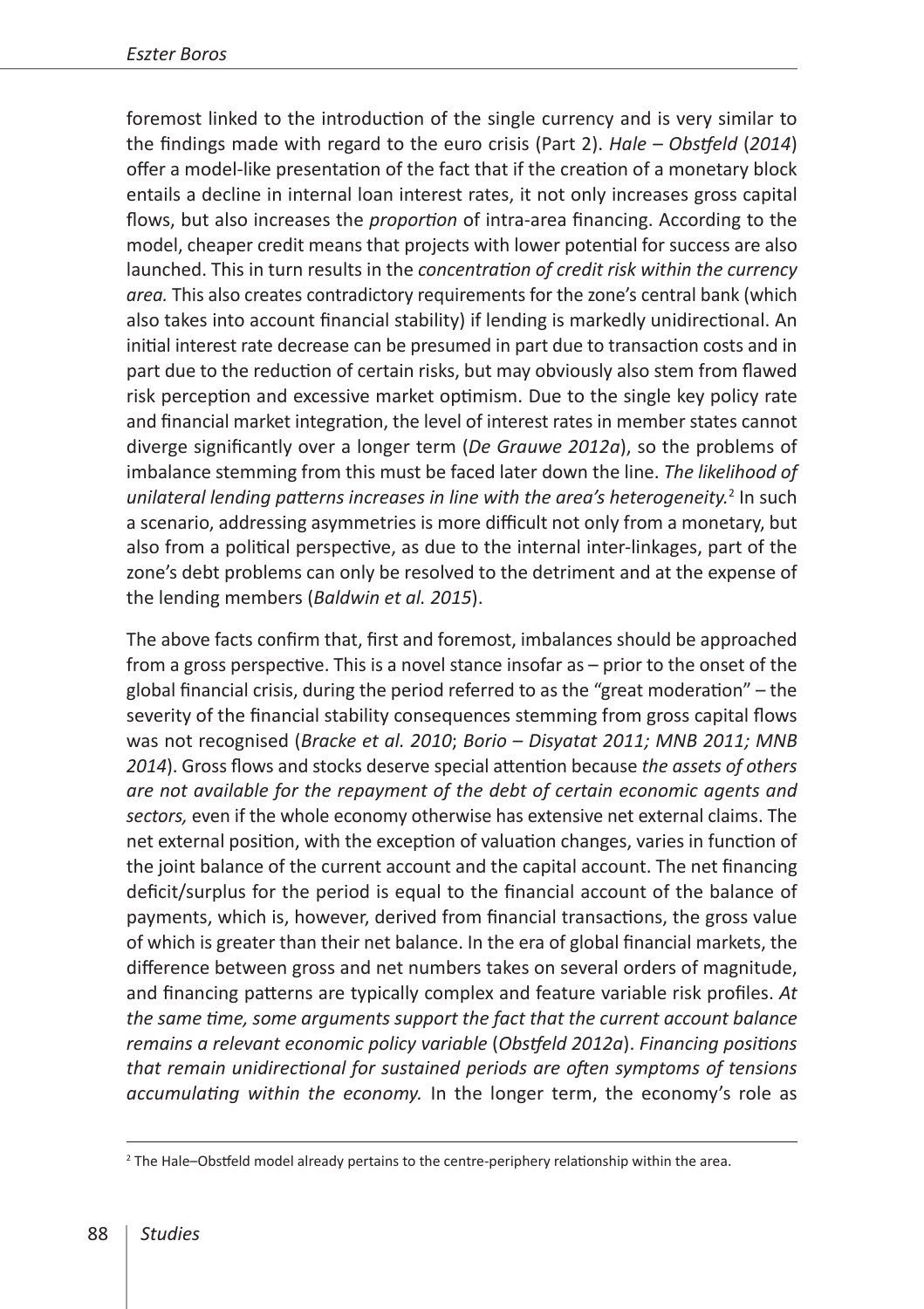borrower or lender determines the primary pressure on economic agents and the banking system. Unidirectional net patterns may signal unsustainable processes for the market, which is linked to the sudden stop of liquidity. (In a basic scenario, the [sovereign] members of currency areas are particularly sensitive to such situations.<sup>3</sup>) Thus, even if the great crisis of the past period and its ramifications did not present as a traditional current account crisis (*MNB 2014*), the growing unilateral swings of current accounts were indicative of the underlying imbalances.

These swings can be linked to the endogenous disturbances of currency areas in the following manner: In the case of asymmetrical developments, the entity in the positive branch will acquire a current account surplus in the wake of growing demand for its exports. It will also have the opportunity to lend to the economies buying its products (*see De Grauwe – Ji 2012; De Grauwe 2013*). Growing imports and decreasing exports give rise to the need for external borrowing (current account deficit) in the latter economies. Meanwhile, we arrive at the dilemma of a single monetary policy: inflation must be curbed in the first type of entity while deflation must be curbed in the second type, sooner or later.<sup>4</sup> Let's assume that the central bank, focusing on the latter, cuts the interest rate. It is clear that in such a scenario, it is worthwhile for the second entity to borrow even more and to purchase even more from the former entity. Even if the local downturn/slump resolves, the current account deficit continues to swell simultaneously with the other entity's current account surplus. Here too, the accumulating debt is greater in gross terms and exhibits a more complex pattern, but the dynamics of the current account balance shed light on the imbalance disturbance in the case of this specific endogenous problem. A similar process can be described if the root of the asymmetry is a sudden decline in the price of financing, which means lower interest rates than before for *a part* of this area (see *Hale – Obstfeld 2014*).

The primary channels for preventing the endogenous spiral could be labour mobility and/or flexible price and wage adjustment. Labour mobility enables the area in the positive branch to absorb the labour of economies experiencing a downturn in the event of an asymmetric development. This decreases unemployment in the latter entity while mitigating (wage) inflationary pressure in the former entity. Price and wage adjustment theoretically impacts competitiveness according to a logic similar to the devaluation and appreciation of the exchange rate. If prices and wages fall in a currency area member in recession, exports and capital flows may increase and the economic downturn may resolve. In parallel, in the entities experiencing an upswing, rising prices and wages hurt competitiveness while rising import demand fosters successful internal devaluation (price and wage cuts) in

<sup>&</sup>lt;sup>3</sup> Later in this paper, we address the practical differences that stem from currency area "simply" encompassing regions or sovereign states.

<sup>4</sup> The price level of domestic products decreases due to the slump in demand.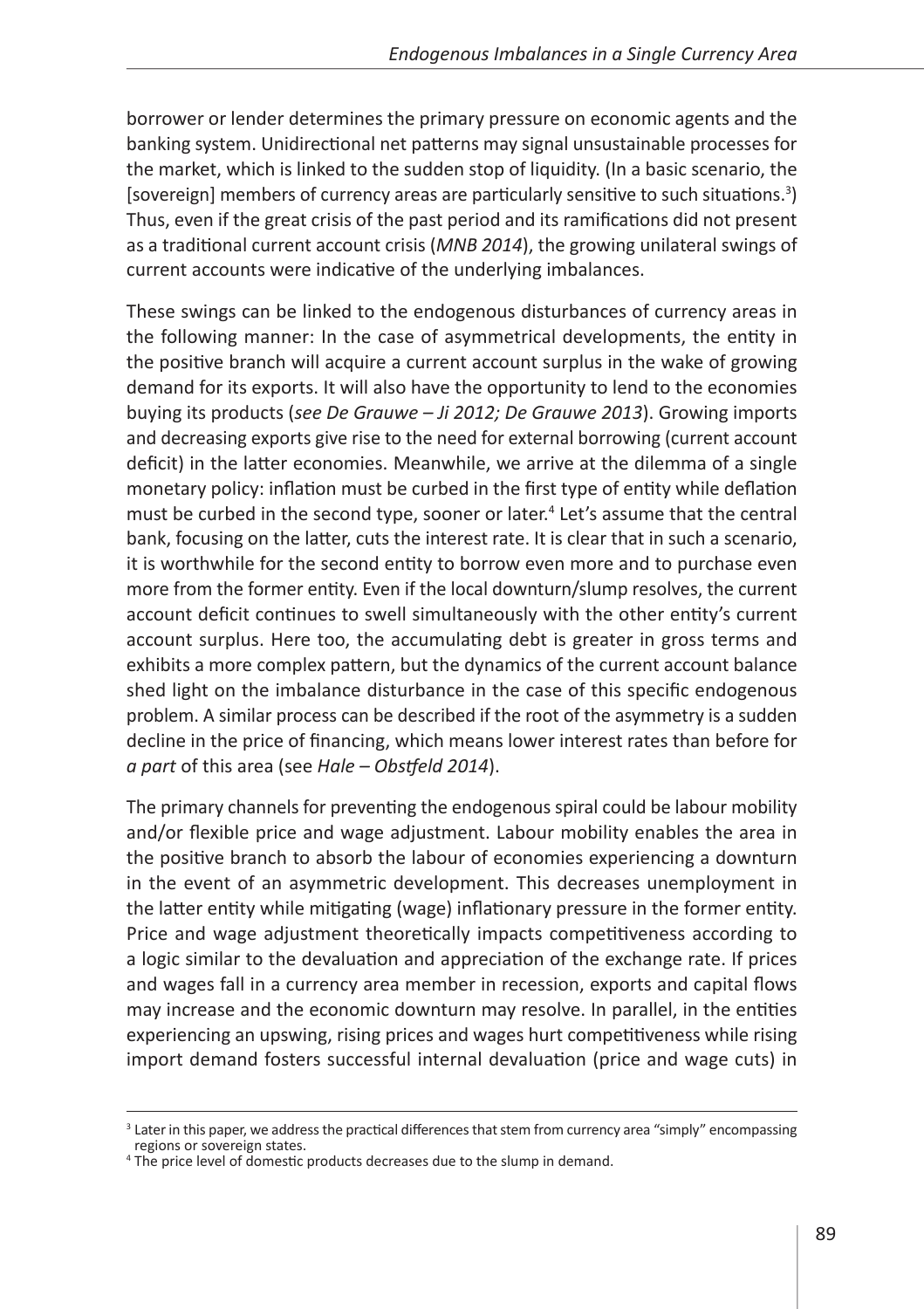the former economies. Unilateral current account dynamics are adjusted. An important observation is that competitiveness is not only made up of price-type factors. Whatever the case may be, the described mechanism certainly points to the necessity for one element, namely the importance of increasing the consumption (expenditure) of the economy experiencing an upswing during times of adjustment.

The brief presentation of alternative mechanisms also shows that this is a slower process that faces more obstacles compared to bespoke monetary policy and exchange rate-led adjustment. As a result, the sacrifices of joining the currency area cannot be ruled out. In other words: it is *not a given that any economic grouping can operate a currency union.* Although we have not stated it explicitly so far, it is apparent that certain benefits hoped for may create significant leeway for monetary unification efforts. For entities closely linked by trade and other areas, lower transaction costs, the avoidance or mitigation of exchange rate and other risks, improved price comparability and the resulting pick-up in trade and potentially even greater economic significance for the currency promise huge benefits.

Taken together, the substantial benefits and risks warrant the *existence of guidance for investigating the viability of currency areas of differing composition.*

The literature known as the *theory of optimum currency areas* (OCA) attempts to provide such points of reference. A currency area is optimal if it enables the dilemma of monetary policy to be averted. The conditions for an optimum currency area can be summed up as follows (*Table 1*<sup>5</sup> ).

The most perfect functioning of the above alternative adjustment mechanisms is necessary: *labour and capital mobility* (1–2) and *price and wage flexibility*  (3). With regard to the latter, it should be added that cutting prices and wages may encounter resistance and secondly, its impact is not always clear as it may exacerbate the burdens of deleveraging in the presence of indebtedness. Otherwise, it is characteristically slow, in which a coordination issue also plays a role (*Krugman 2011*).

<sup>5</sup> See also *Benczes 2014*; *Szijártó 2014*.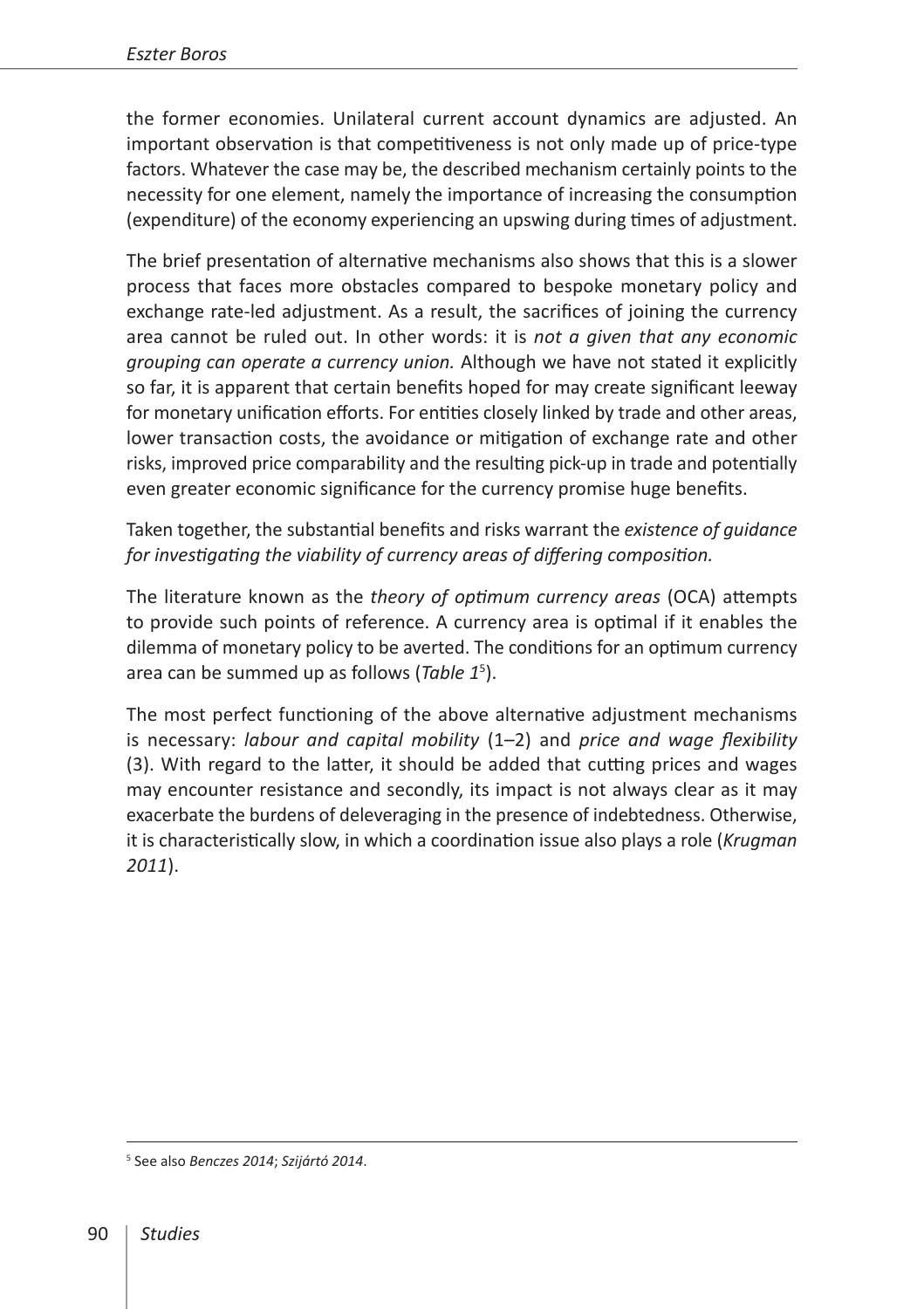| Table 1<br>Optimality criteria and their economic reasons according to the OCA theory |                                                                                |                                                                                                                                                             |
|---------------------------------------------------------------------------------------|--------------------------------------------------------------------------------|-------------------------------------------------------------------------------------------------------------------------------------------------------------|
|                                                                                       | Criterion                                                                      | Link to optimality                                                                                                                                          |
| 1.                                                                                    | Labour mobility                                                                | Supports the correction of imbalances<br>Obstacles: labour force heterogeneity, language and cultural<br>background                                         |
| 2.                                                                                    | Capital mobility, integrated<br>financial markets                              | Supports the correction of imbalances and risk-sharing and<br>synchronicity within the zone                                                                 |
| 3.                                                                                    | Price and wage flexibility                                                     | Supports the correction of imbalances; Adjustment via internal<br>devaluation is not without its own issues even if there is sufficient<br>flexibility      |
| 4.                                                                                    | Product market openness,<br>level of integration                               | Multiplying benefits from using a single currency and (where<br>applicable) more limited sacrifices from losing the country's own<br>currency exchange rate |
| 5.                                                                                    | Diversified economies                                                          | No member should be substantially exposed to large-scale unilateral<br>(partial) economic shocks                                                            |
| 6.                                                                                    | Similarity of economic<br>structures                                           | Similar industrial structure, sectoral proportions, similar technologies<br>and work organisation within sectors, etc. creates greater symmetry             |
| 7.                                                                                    | Synchronous business cycles,<br>similar inflationary<br>preferences and growth | Maintenance of symmetry                                                                                                                                     |
| 8.                                                                                    | Similarity of institutional law,<br>culture and language                       | Supports the maintenance of symmetrical situations and the<br>effectiveness of the necessary adjustments as a general framework                             |

*Source: Edited based on the pioneering work on the OCA theory (Mundell 1961, McKinnon 1963, Kenen 1969) and Krugman 2011 and De Grauwe 2012a.*

As discussed earlier, the sacrifice of losing the currency exchange rate is mitigated by *the large degree of economic openness of members towards each other* (4)*.* This also multiplies the benefits stemming from the use of the single currency. With the requirement of diversified economies (5) the inclusion of excessively specialised members, who are thus unilaterally exposed to partial economic shocks, can be avoided. *The similarity of economic structures* (6) ensures that turbulences shift the economies in a similar direction. The synchronisation need also appears in the requirement pertaining to *the matching of business cycles, the similarity of inflationary preferences and growth rates* (7). The deviation of the latter factors results in certain entities being forced to accept outcomes other than their preferences for a sustained period. Finally, *legal and institutional similarity, cultural and linguistic proximity* (8) – as a supplement to the traditional OCA conditions – can be mentioned as a general framework condition of symmetry (8).

The theory of optimum currency areas fundamentally follows the cost-benefit principle when defining the composition of monetary blocks. Based on this feature, it can be linked to the metallist monetary theory which derives the value of money from the pursuit of efficiency by the private economy. In a broader sense, the OCA was created within the framework of the new classical economic mainstream,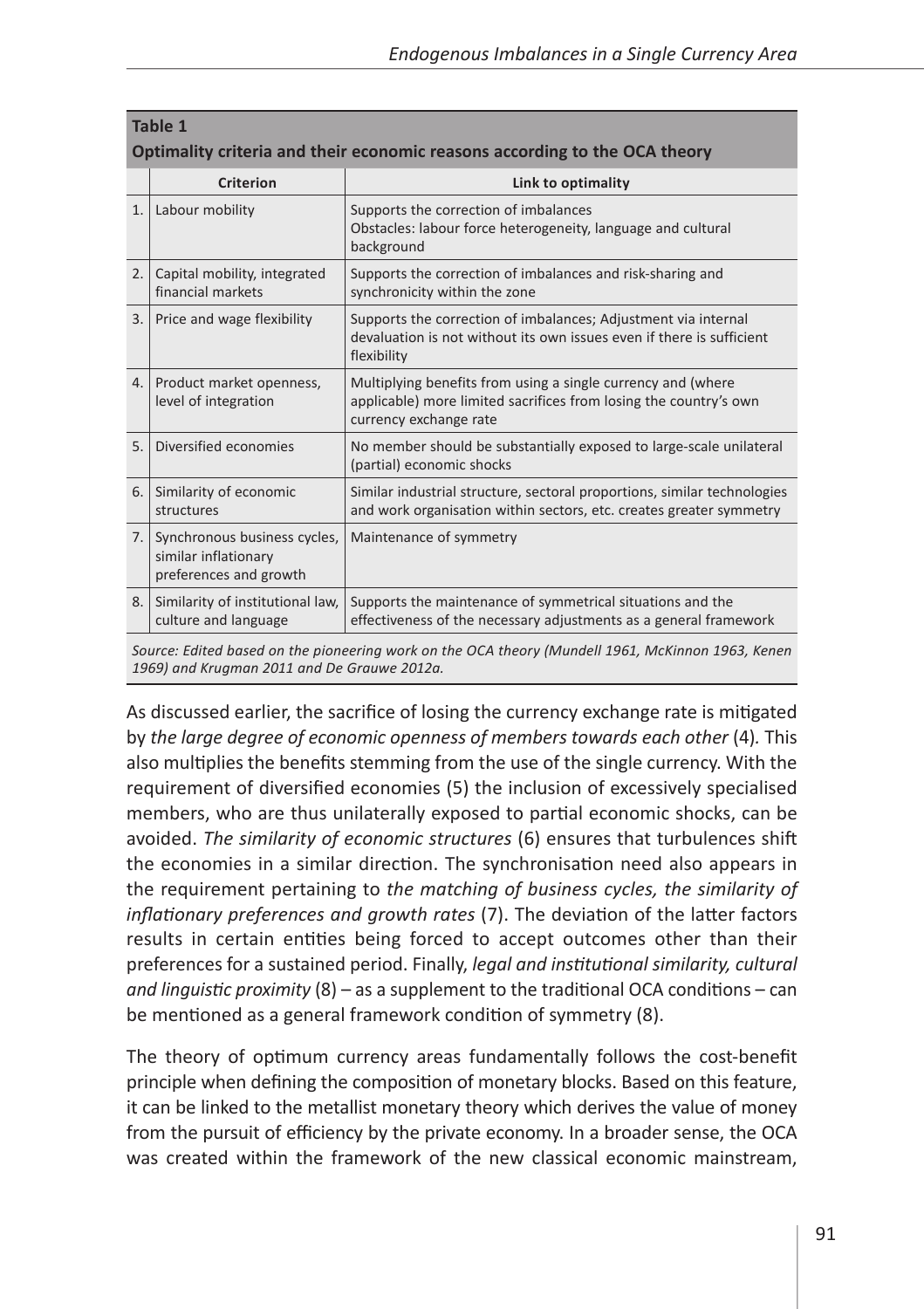anchoring the primacy of market adjustment and monetary policy. Accordingly, it does not display the aspects that relate to the harmonisation of the scope of monetary and fiscal policies (*Goodhart 1998; Barba – De Vivo 2013*; *Cesaratto 2015*). Thus, it ignores the so-called cartelist approach (*MNB 2011*; *Ábel et al. 2016*), based on which a certain state involvement is necessary for the stability of money, or in a wording more tailored to our topic: some type of fiscal adjustment and coordination mechanism is needed. The existence or the lack of indications related to the uniform fiscal frameworks is relevant because it leads to differences in whether the members of the currency area can be regarded as "simple" regions or as countries. Markets perceive and treat the federal states of the USA differently than the member states of the euro area (*Giavazzi – Spaventa 2010*), which is attributable to a large extent to the degree of fiscal sovereignty of EU Member States. If we strictly follow the OCA criteria for defining the composition of a monetary block, we shall not incorporate fiscal coordination mechanisms or unify certain budgetary funds among the participants.<sup>6</sup> In this sense, the framework can be considered deficient. But this deficiency does not make it unfit for the purposes of the study, that is, the analysis of the possibility of system-level tensions. Fiscal and other institutional mechanisms within the discourse related to currency areas primarily appear with a crisis management, crisis prevention and early warning function. Creating these functions may prove to be of fundamental importance (Part 2), but it fails to trace back all of the driving forces of imbalances and is unable to eliminate them.

In the following, this article reviews the background of the establishment of the EMU and the weaknesses revealed during the crisis (Part 2). Thereafter, it examines the performance in the euro area in terms of alternative adjustment mechanisms and the other homogeneity criteria of the OCA, with special regard to the period following 2010 (Part 3).

## **2. The euro as a single currency**

Western European integration efforts had already yielded significant results by the 1960s, such as total customs union, common agricultural policy, the uniformisation of product regulations and the free movement of persons. Members also cooperated in the coordination of monetary and exchange rate policies. Expanding relationships naturally presented the opportunity for the single currency, and in a timely manner, due to the demise of the Bretton Woods system and the increasing volatility of national currencies (*Delors Report 1989*; *Ingram 1973*; *Krugman 2011*)*.*  The attainable benefits seemed significant based on the estimates regarding the reduction of transactional costs, the elimination of exchange rate risk and the expansion of trade (*Frankel – Rose 1998, 2002*). Finally, the general introduction

 $6$  It is not certain that we shall not deal with fiscal issues at all, but these may primarily arise as the source of entity specific shocks (see *Part 2*).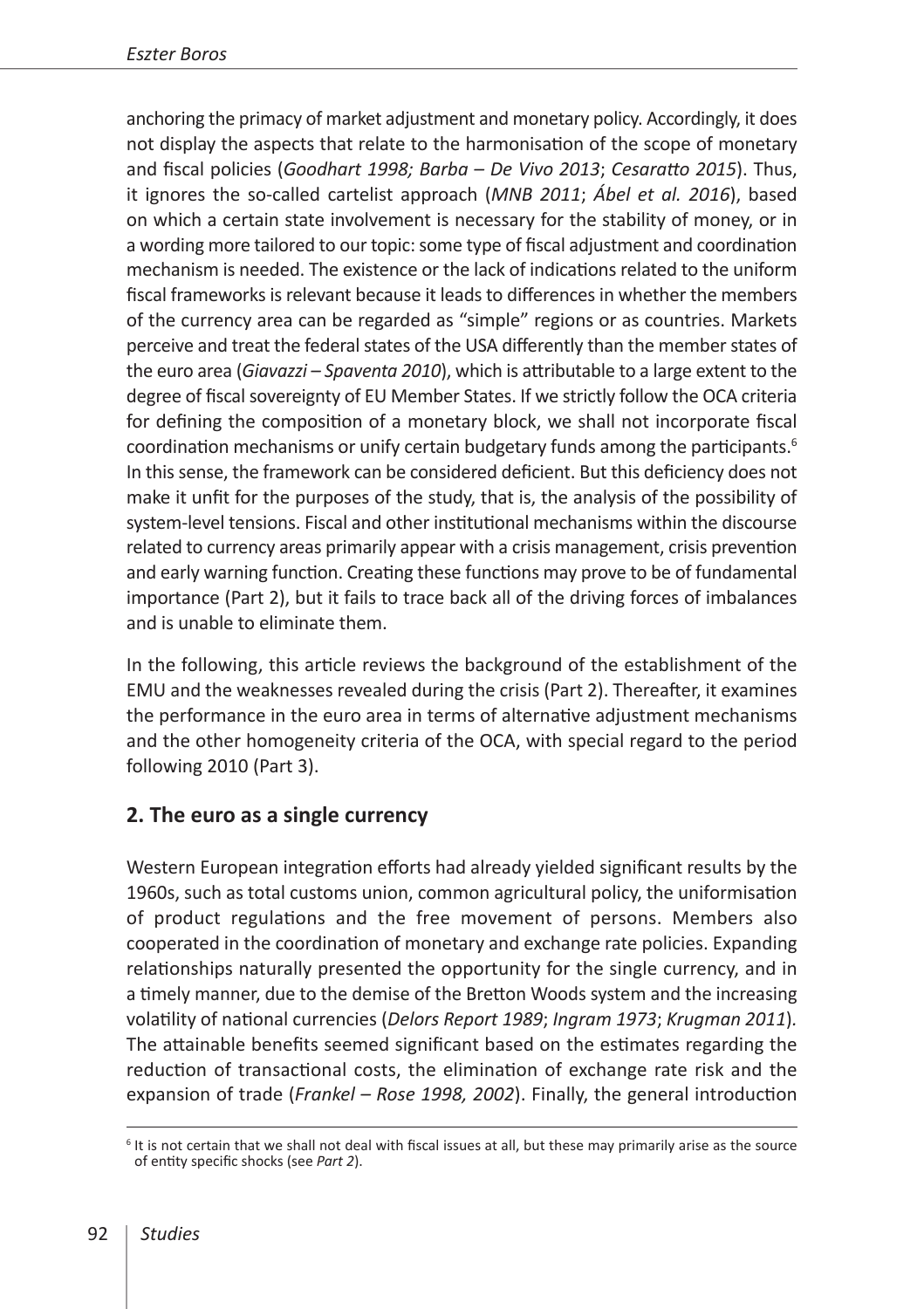of the euro as a single currency took place in 2002. Today, the euro is the official means of payment of 19 EU Member States.

The crisis makes the evaluation of the euro's past fifteen years rather difficult if we accept the probable statement that the crisis is the result of systemic issues and harmful internal mechanisms. Some significant stability and macroeconomic risks associated with the currency union have materialised and represent substantial uncertainty for the future. Meanwhile, in terms of the attainable "traditional" benefits – reduction of transactional costs, etc. – the area may have obtained substantial profits, although the results and conclusions regarding the scale, the distribution and further prospects of such profits show great differences (*Santos Silva – Tenreyro 2010*; *De Sousa 2011*; *Mongelli 2013*; *Petersen et al. 2013*). As to how significant the convergence is among the economies and what direction it points to, the evidence is rather contradictory (see *Neményi – Oblath 2012; Magas 2016*). Part 3 addresses this issue.

When preparing for the single European currency, numerous authors used the OCA theory as an evaluation framework. Already during this period, results showed that the block of countries wanting to introduce the euro failed to meet the optimum currency area criteria in several respects. According to the summary of *Pisani-Ferry* (*2012*)*,* asymmetries between member candidates, weak market adjustment mechanisms and the destabilisation risk of uniform monetary policy entailed by these factors appeared as an identified threat, which was difficult to estimate in advance. Although, as we know, it does not follow from the OCA theory, it is to be noted that already at the time of preparing for the currency union, there were some who drew attention to the significance of fiscal adjustment and coordination mechanisms (*Godley 1992*; *Feldstein 1992*).

At the same time, the edge of every identified problem was blunted by the *frequent argumentation that the euro may endogenously transform the area into an OCA, because it accelerates economic integration, convergence and synchronization*  (*OMOM Report 1990*; *Bayoumi – Eichengreen 1997*; *Frankel–Rose 1998*; *Pisani-Ferry 2012*; *Estrada et al. 2013*). If a monetary union is an optimum currency area (OCA), in principle, it is able to avert endogenous disturbances. However, the 2010 crisis showed that "the process of perfection" of the expected speed certainly did not take place, and *in a suboptimal scheme,* broader economic policy coordination, a fiscal adjustment mechanism ensuring the stability of the single currency, and even coordinated macro-prudential policy are certainly needed.<sup>7</sup> When the euro was

<sup>&</sup>lt;sup>7</sup> It was only after the 2008 global crises that the relevance of this issue was more broadly recognised following the much higher capital flows, asset bubbles and financial imbalances (APFI). The need for macro-prudential policy is hence first warranted by general, global reasons rather than causes related to the currency area. It is another question that, as we have seen, in heterogeneous monetary blocks which are weak in alternative adjustment, the APFIs are given special endogenous incentives as well. Hence, all other things being equal, the higher the need for macro-prudential regulation, the less optimal the area.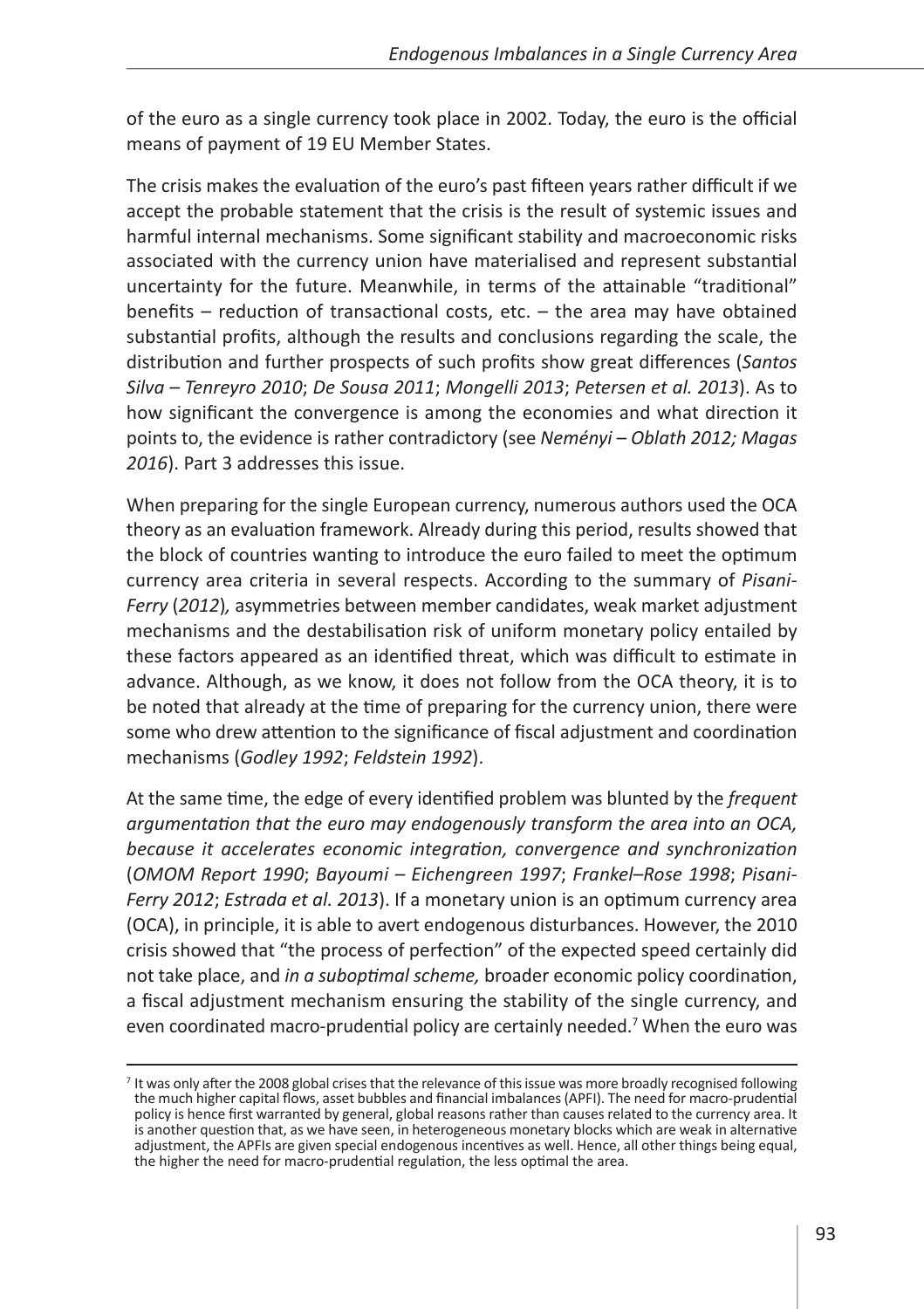introduced, these aspects did not take hold, or they were applied with a different emphasis. Certain structural and regional funds were appropriated to mitigate economic differences between members (*Delors Report 1989*), but the magnitude of these funds was not substantial in the light of the wide-ranging fiscal powers and economic policy decision-making held by the Member States. The level of freedom of economic governance of the various Member States was accounted for as the source of entity-specific shocks. To handle the issue, fiscal sustainability rules were recommended first of all (*Delors Report 1989; MNB 2011*). The "no bail-out" declaration emphasised the rules, and at the same time, expressed *the limitation of the risk community* (*Kiss J. 2011*). While markets did not take this declaration seriously for a long time, when the crisis erupted, the uncertainty arising from it proved to be rather harmful. In a broader sense, this is related to the fact that when creating the EMU, neither crisis management procedures, nor any crisis management fund were institutionalised. The reason for this is that – in addition to the prospect of moral hazard – *the great majority of systemic risks, and as such, the prospect for the private sector to become excessively indebted were not among the threats considered* (*Neményi – Oblath 2012; MNB 2011*). The role of lender of last resort of the European Central Bank was also not clearly stipulated in the narrower monetary policy system (*De Grauwe 2012b, 2013*; *Baldwin et al. 2015*).8 Therefore, the EMU was created as an interim scheme in which members became regions from a monetary perspective, but otherwise remained sovereign states.

It follows from the foregoing that the common crisis explanations which associate the issues with the responsibility of the indebted economies are only partially valid. Non-compliance with the rules, overheated lending and protracted recovery as symptoms are the *effects* of the institutional background's weaknesses on the one hand and the endogenous disturbances presented in Part 1 on the other hand. Until 2010, economies on the periphery, i.e., Portugal, Spain, Greece, Italy and Ireland built up various forms of debt problems with practically the same background. In Greece and partially in Portugal, this was primarily manifested as government debt, but in Spain and Ireland, the indebtedness of the private sector (households, construction industry and banking sector) surged to an extremely high level, accompanied by asset price bubbles (as shown by *Neményi – Oblath 2012*). (These economies got into trouble despite the fact that their governments complied with the Maastricht criteria regarding public deficit and indebtedness for a long time.)

The lending boom after 2002 was made possible by the *cheap loans flowing in from the centre of the zone*, which were dominantly mediated by the banking sector by

<sup>&</sup>lt;sup>8</sup> This can be clarified in that the central banks of the Member States still had certain leeway in defining and evaluating eligible collateral for central bank loans (*Ruparel – Persson 2011*). Thus, they can also classify among eligible collateral the government papers of the Member State. By doing so, commercial banks are incentivised to purchase these papers, which, in turn, may alleviate the Member State's financing difficulties. It is another question that all of this increases bank-state exposure, by increasing systemic risk.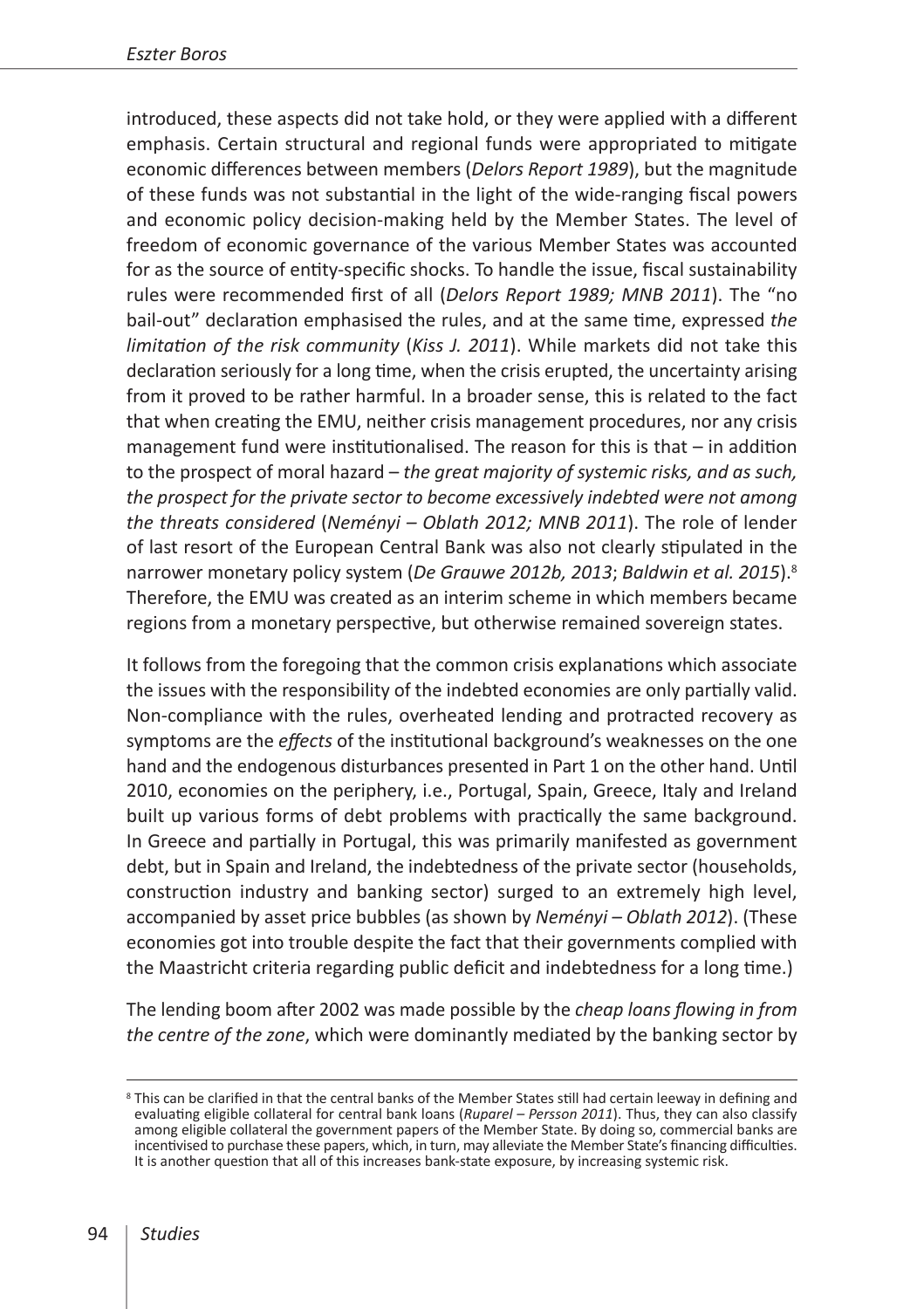establishing complex bank-bank/bank-state interlacements. The single currency considerably deepened the integration of financial markets, both the magnitude and the ratio of gross capital flows among Member States surged, as the phenomenon of home bias decreased, and portfolio diversification in the euro area picked up momentum (*De Grauwe 2012a; Pagano – von Tadden 2004*)*.* Money flows were driven by the level of interest rates fast becoming uniform, which meant low or even negative real interest rates for the countries in the periphery, which had previously only had access to more expensive financing. The reduction of transaction costs and the disappearance of exchange rate risks obviously played a role in that, but also some kind of erroneous risk perception which levelled the yield of periphery government bonds with that of German government securities.<sup>9</sup> The debtor-creditor



*Note: The BIS data indicate the country of the bank depending on the head office of the ultimate shareholder. This way, the data contain the receivables of the Greek subsidiary banks from Greek residents (but not the receivables within the given bank group). The Figure only shows the foreign players with the largest receivables, therefore the sum of the shares does not add up to 100 per cent. The data for 2016 reflect the average of the first three quarters.*

*Source: Calculated based on the database of the Bank for International Settlements. "Consolidated positions on counterparties resident in Greece". <http://stats.bis.org/statx/srs/table/b4?c=gr&p=20153>. Downloaded on 09 April 2016 and 15 March 2017.*

<sup>9</sup> The time series of yields on 10-year government bonds of EU Member States can be found in: "*Long-term Interest Rate Statistics for EU Member States*", European Central Bank. [https://www.ecb.europa.eu/stats/](https://www.ecb.europa.eu/stats/money/long/html/index.en.html) [money/long/html/index.en.html](https://www.ecb.europa.eu/stats/money/long/html/index.en.html). Downloaded: 12 April 2016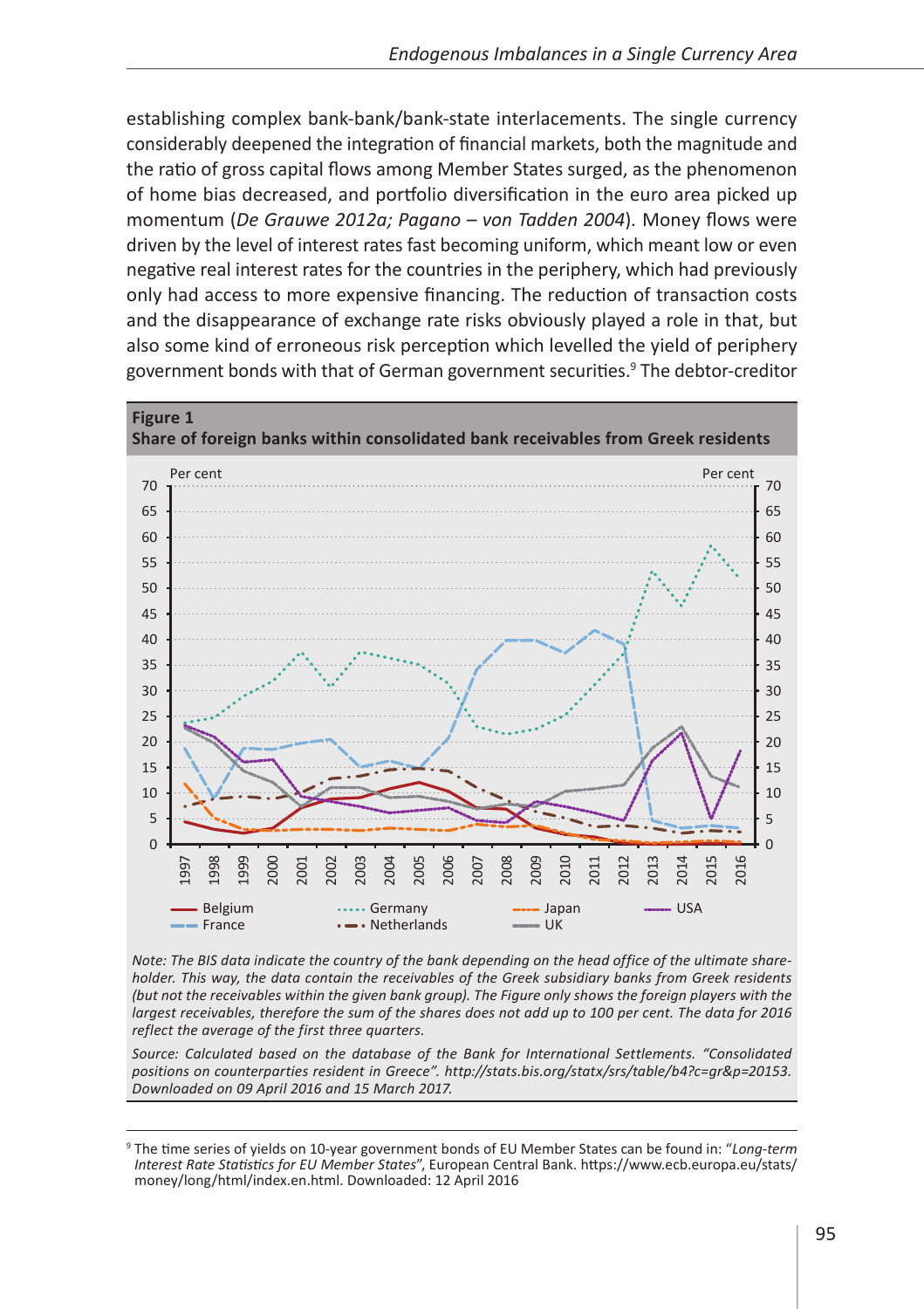relationship illustrated in *Figure 1* reflects the conclusions of *Hale – Obstfeld (2014)*, according to which lending within the currency area shifts towards internal relations.

In *Figure 1*, we can clearly see the realignment of the structure of receivables of foreign banks from Greek residents: a decreasing share of creditors from outside the area between 1998 and 2008, and in parallel with this, an increased share of the volume of receivables of banks within the zone.

The mostly unilateral flow of credits primarily financed consumption and asset price bubbles on the periphery and not productivity and efficiency increasing investments. The boom in consumption primarily affected imported products and non-tradable goods (i.e. services). Thus, the utilisation of loans did not create the ability to repay external debt because it did not contribute to boosting future exports (*Giavazzi – Spaventa 2010*). During the initial years, it may have seemed that indebtedness is a natural consequence of economic convergence (*Blanchard – Giavazzi 2002*), but growth expectations proved to be exaggerated in view of the reasons mentioned in the foregoing.

In terms of the magnitude, the links among the players, the speculation related to the real estate bubbles and the not so prudent lending, capital flows can be approached from the perspective of the financial account, but the development of the crisis can also be clearly followed in the current account patterns. While the current accounts of the entire EMU remained in equilibrium vis-à-vis the global economy during the period under review, intra-euro area financing positions exhibited the proportions experienced between the USA and China (*Schmitz – von Hagen 2011*). Swings observable in Figure 2 represent the clearly unidirectional flows until 2008.<sup>10</sup> The single monetary policy was unable to prevent imbalances, what is more, it further aggravated them because excessive lending on the periphery, and just as importantly, inflation exceeding the euro area average, would have required a higher interest rate, which did not seem justified for the other regions of the zone.

In 2010, the sudden outbreak of the crisis was essentially related to the fact that the market considered outstanding debt to be unsustainable. This cast a shadow on every economy of the euro area due to the interconnections among the banks and the states of the area, creating some kind of symmetrical situation for monetary policy (interest rate cut) during the next period. At the same time, the revelation of the risks entailed the widening of credit default swap premia. The direct stakeholders in this issue, i.e. the periphery states became isolated from

<sup>10</sup> *Pasimeni* (*2016*) also has an illustrative Figure which shows the developments in Germany's current-account balance vis-à-vis the euro area. It also shows similarly robust current account surpluses, explicitly indicating that the surpluses and shortages shown in *Figure 2* "are matching".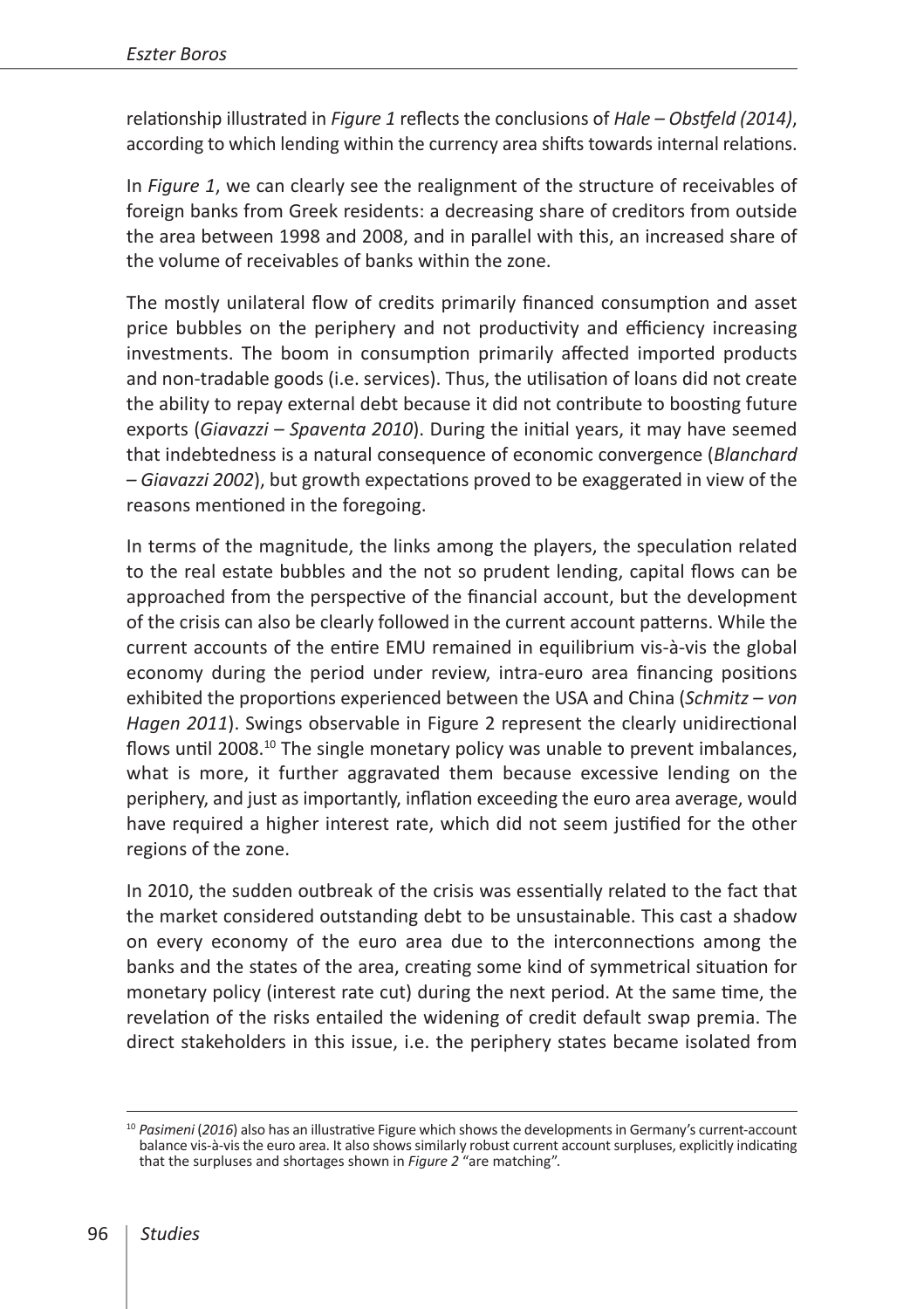

*Source: Edited based on Eurostat, World Bank and Trading Economics data. 2016 data of the Netherlands and Austria only for the first three quarters. [http://ec.europa.eu/eurostat/web/products-data](http://ec.europa.eu/eurostat/web/products-datasets/-/tipsbp20)[sets/-/tipsbp20](http://ec.europa.eu/eurostat/web/products-datasets/-/tipsbp20); [http://data.worldbank.org/indicator/BN.CAB.XOKA.GD.ZS?year\\_high\\_desc=false](http://data.worldbank.org/indicator/BN.CAB.XOKA.GD.ZS?year_high_desc=false), <http://www.tradingeconomics.com>. Downloaded: 18 September 2016 and 15 March 2017.*

financial markets (Darvas 2013; De Grauwe 2013).<sup>11</sup> The fragmentation of the financial market, the scaling down of internal market debtor-creditor relationships, and the stronger home bias can still be observed (*Acharya et al. 2014*). We can also see this in *Figure 1*. Despite the fact that we linked the crisis directly to excessive internal capital flows, fragmentation is also an issue. Because one of the channels of alternative adjustment is the mobility of capital, the low level of willingness to invest by non-residents compared to the past may also be the underlying reason for the protracted recovery in the area. $12$  In addition to this, we must also analyse the other mechanisms of market adjustment: the question is to what extent they played a role, in that the imbalances within the current accounts have declined in number by now.

<sup>&</sup>lt;sup>11</sup> This acute problem was finally resolved by the announcement of ECB's OMT program in the fall of 2012 as part of which the European Central Bank committed to the theoretically unlimited purchase of debt<br>securities of the states in difficulty (Pisani-Ferry 2012; De Grauwe 2013).

<sup>&</sup>lt;sup>12</sup> The euro crisis highlights that the capital mobility/financial market integration criteria of the OCA must mostly signify the flexibility of working capital (foreign direct investments).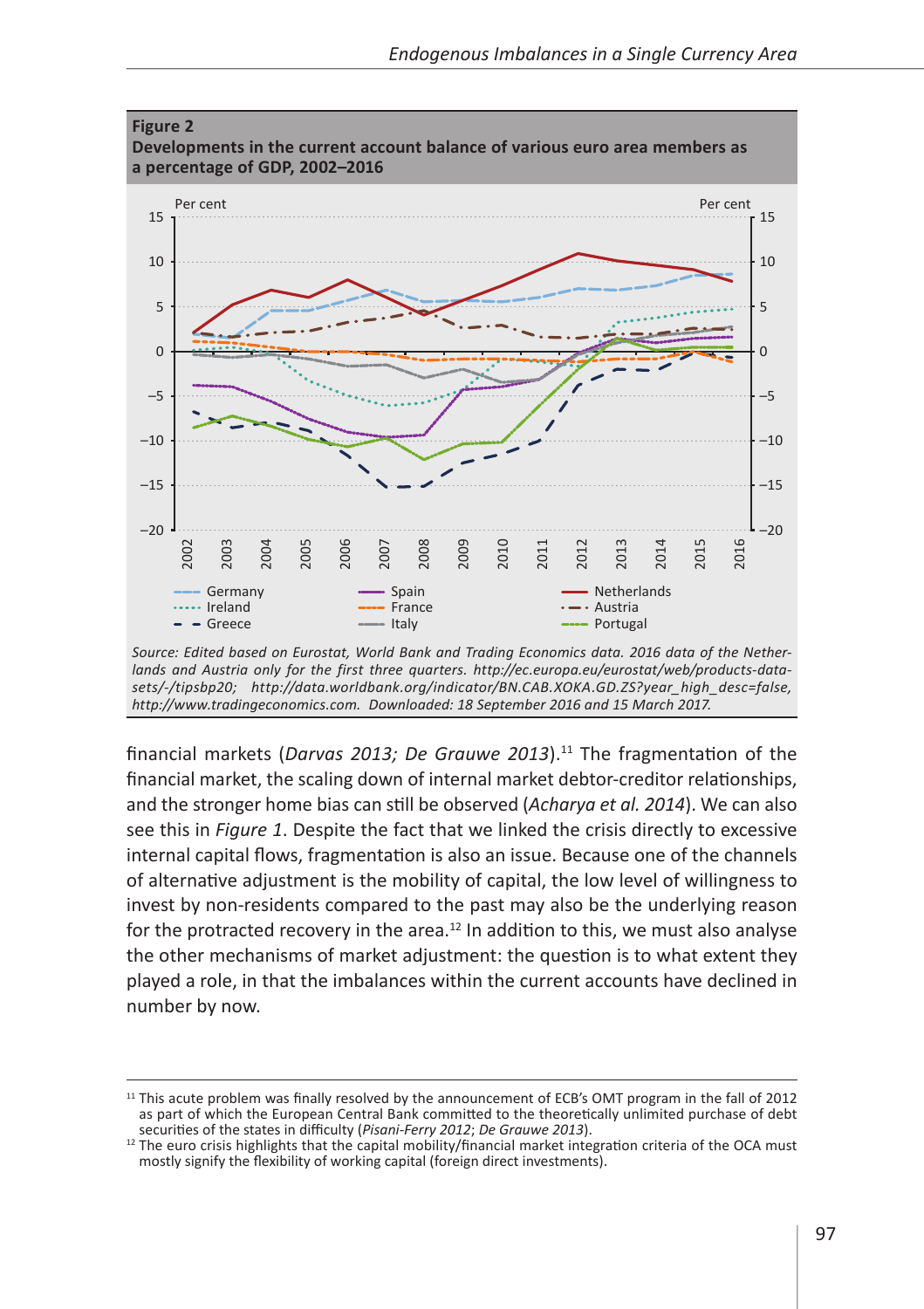# **3. Market adjustment mechanisms and real heterogeneity in the euro area**

*Figure 2* shows that the current account position of the periphery economies closed by 2015–2016 or in certain cases changed to a surplus. The substantial volume of assets held by Germany and the Netherlands remained unchanged in the meantime; moreover, Germany's assets have even increased since 2010. This pattern only partially corresponds to what we expect when market adjustment works properly. As a reminder: if the downturn in one specific region is stronger than in the others, the adjustment mechanisms will cause the export of the weaker performing economy to become relatively more competitive within the euro area. This represents a shift towards financing capacity and, on macro level, it helps deleveraging. But the process corresponding to this also creates the reflection: once competitiveness shifts within the area, the other economies must show a decreasing balance all other things being equal (ceteris paribus). The "ceteris paribus" condition is essential because economic relations outside of the currency union may possibly influence the overall balance in another direction. But this is rather just a dummy obstacle in the perception of change directions. If the products of the originally recessive economy become more competitive than those of euro area members, this is reflected not only in the internal, but also concurrently in the external connections. For this very reason, *the contents shown in Figure 2 do not convince us that the EMU could rely on unimpaired adjustment mechanisms*. In addition, the closing of the current position at the periphery does not cause debt to contract materially, not even at a macro level for the time being. The balance sheets of the banks of peripheral countries, and lately especially those of Italian banks, continue to show outstandingly high volumes of non-performing loans (*Laurent 2017*). It seems likely that the mostly 5–15 per cent current account deficits until 2010 "melted away" not because of income generating export expansions, but due to the forced and rapid decrease of imports. We receive differing data about the economic performance of the members, which may once again face the single monetary policy with dilemma after the symmetrical position stemming from the contagion of the crisis (see *Eichengreen 2009*).

This article tests the observation suggesting the weakness of the adjustment based on several aspects, taking the OCA criteria as basis. The objective is not to discuss the conditions one by one in detail, but to identify the correlations among them so that we can obtain a picture of the resistance to the endogenous spiral.

#### **3.1. Flexibility of prices and wages**

Based on the analysis of the European Commission (*Dhyne et al. 2009*), the price level of the euro area was overall rather inflexible before the crisis. The authors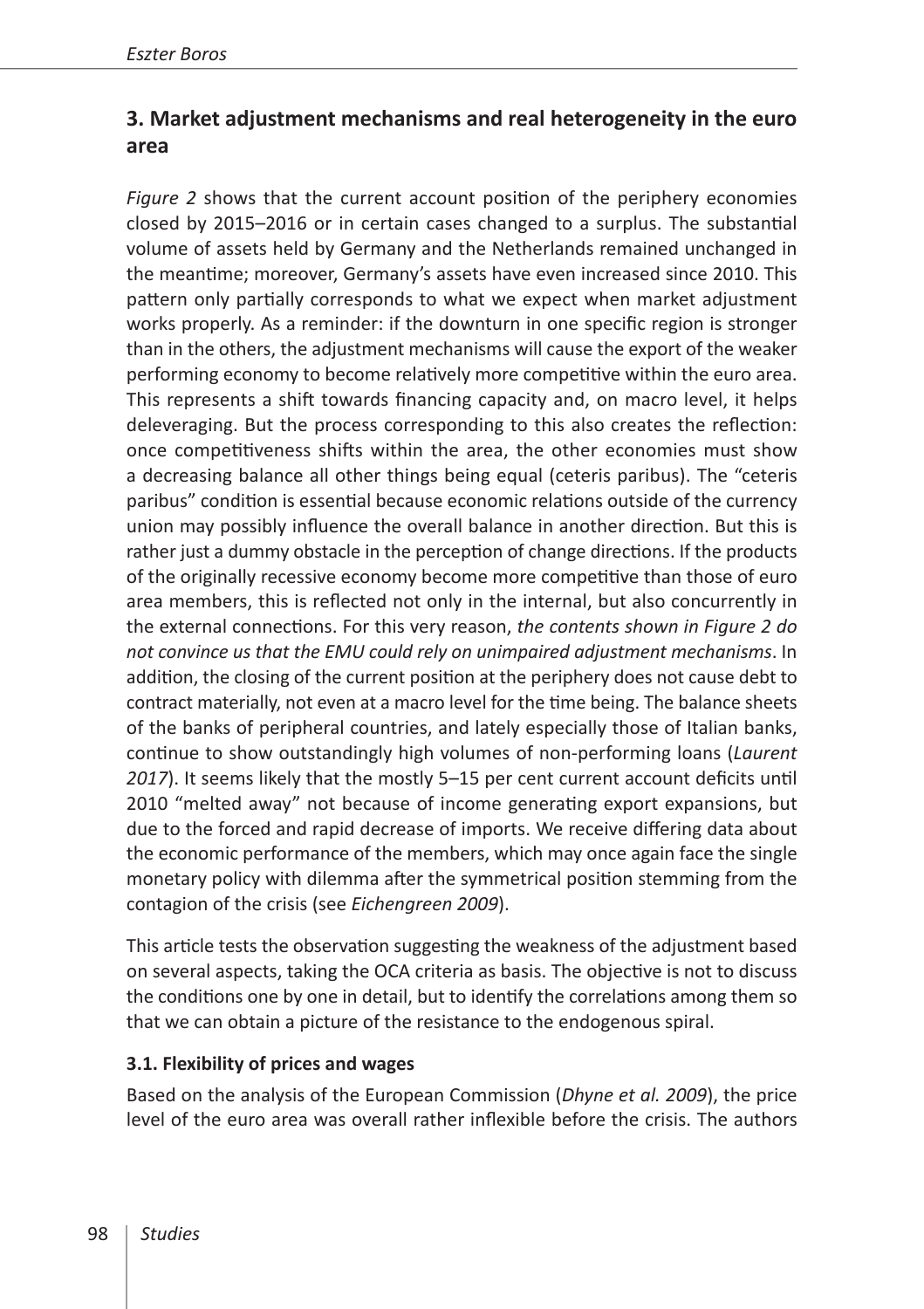examined the frequency of consumer price changes in comparison with the USA.<sup>13</sup> According to the results, consumer prices changed on average annually in the EMU. In 2009, the share of *monthly* price changes was 15 per cent in the euro area, while in the USA, the same was materially higher: 25 per cent. Consumer markdowns were more frequent in the United States, while in the EMU the retail sector introduced significant inflexibility into price levels by comparison with producer prices. *Dhyne et al. (2009)* revealed more significant differences in the behaviour of prices among various product categories than among the Member States*.* Based on this, the relative inelasticity of the price level characterised members more or less to the same extent, with a symmetrical pattern among product categories. Services always showed negligible repricing frequency, while the prices of unprocessed food were the most volatile, apart from energy prices. As part of services, the share of monthly price changes in 2009 was only 5.6 per cent, but that of unprocessed food was 28.3 per cent. In the same year, services represented 47.5 per cent of the euro area's consumption expenditure based on Eurostat data.<sup>14</sup> Thus, the prices of goods consumed at the highest rate proved to be the most inflexible.

According to the survey, changes included the same proportion of downward price drifts and price increases. This bears significance because in the appropriate reflection adjustment both directions may become necessary. The same must be examined for wages. Prior to the crisis, notable asymmetrical wage developments happened in the euro area. In the periphery countries, the period of growth financed from loans coincided with a significant wage increase period. The growth rate of nominal wages exceeded productivity, while in Germany wages increased to a lesser extent than productivity (*Schmidt – Weigert 2013*; *Hankel et al. 2010*). In other words, wages proved to be flexible in the periphery countries, while less so in the centre (although wage growth could have been considered, which has fewer obstacles in principle compared to the reverse direction).

*Figure 3* shows wage dynamics, while *Figure 4* illustrates the developments in consumer price levels after April 2010 in the periphery countries and in the central countries. It can be concluded from the Figures that since 2010, Greece, Spain, Portugal and partly Ireland performed an overall substantial internal devaluation. The gross average wage was decreasing at least temporarily in each of the periphery states until 2015. A sustained, large-scale contraction only occurred in Greece,

<sup>&</sup>lt;sup>13</sup> Comparison with the United States, a currency union also wide-spread and heterogeneous from many aspects, is rather obvious. We have already discussed in the foregoing the differences in terms of schemes and institutions to be considered when making the comparison. In the sections below, the comparison will be performed based on some real economics and market adjustment aspects.

<sup>&</sup>lt;sup>14</sup> I performed the calculation based on the database of Eurostat titled "*Final consumption expenditure of households by consumption purpose*", [http://appsso.eurostat.ec.europa.eu/nui/show.do?dataset=nama\\_](http://appsso.eurostat.ec.europa.eu/nui/show.do?dataset=nama_co3_c&lang=en) [co3\\_c&lang=en.](http://appsso.eurostat.ec.europa.eu/nui/show.do?dataset=nama_co3_c&lang=en) Downloaded: 22 February 2017.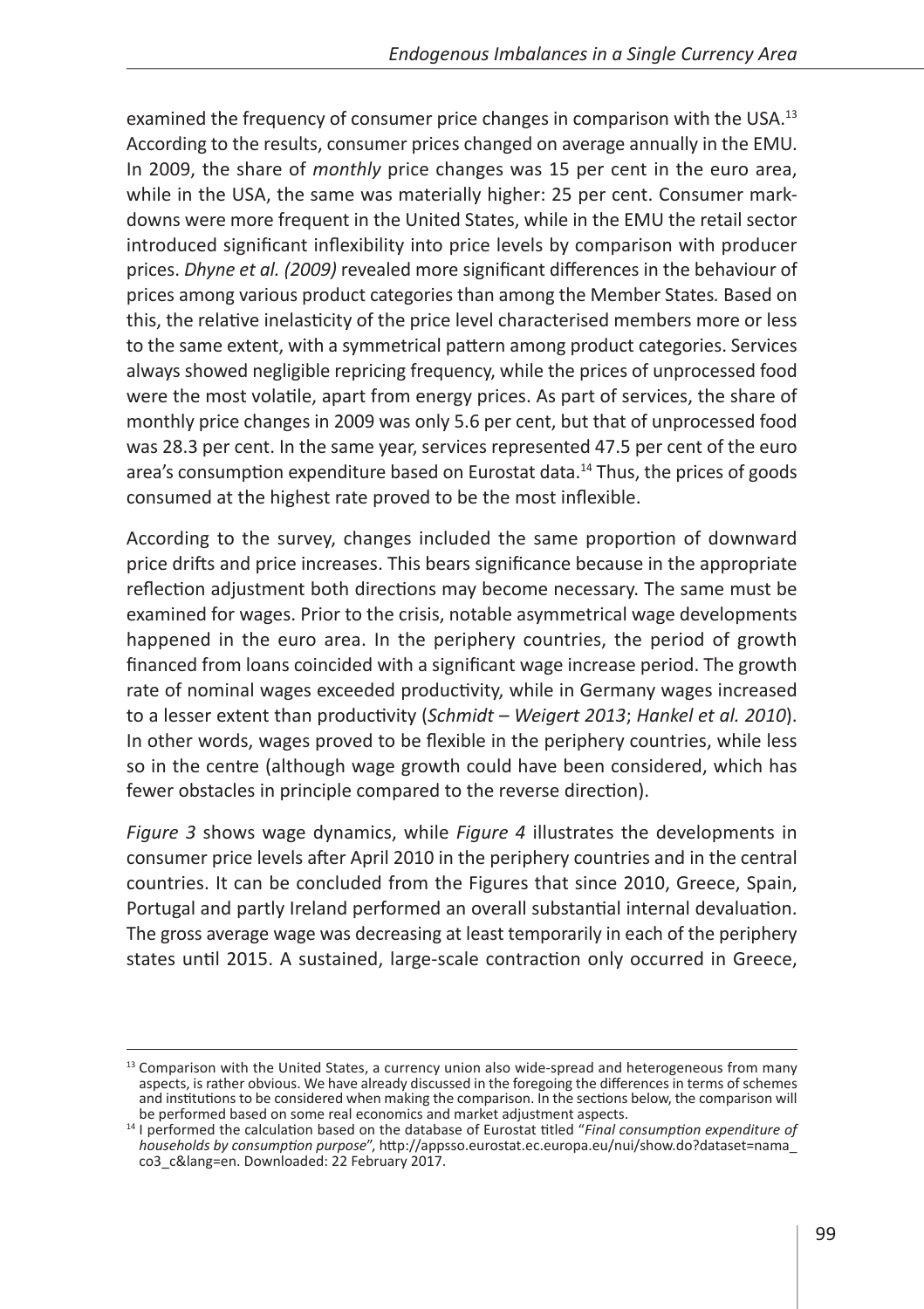

where the gross average wage decreased by an average 3.16 per cent per year between 2009 and 2015, while the maximum annual decrease exceeded even 7 per cent. However, in the public sphere, every concerned state performed wage cuts, and in addition, the amount of pensions and various budgetary benefits also shrank (see i.e. *Krugman 2011*; *Skouras 2013; León – Pavolini – Guillén 2015*).

In the economies of the central countries, such as the Netherlands and Germany, we observed a change of a more moderate pace compared to the periphery countries since the outbreak of the crisis. Between 2009 and 2015, gross average wage increased by an average of 2.5 per cent per year in Germany and by 1.7 per cent in the Netherlands. This may partly indicate a less flexible wage level, since both economies had some expansion periods during the given period (see *Figure 9*). We observed wage adjustment in the data of the last two years for Germany entailed by economic growth.

Similarly, the change of price level primarily affected the periphery countries. According to *Figure 4*, prices decreased for an extended period in Greece, Spain and, to a lesser extent, in Ireland, Portugal and Italy. In the meantime, price levels evolved in a relatively stable manner in Germany and the Netherlands. The GDP growth of the past 2 to 3 years in excess of the euro area average started to bring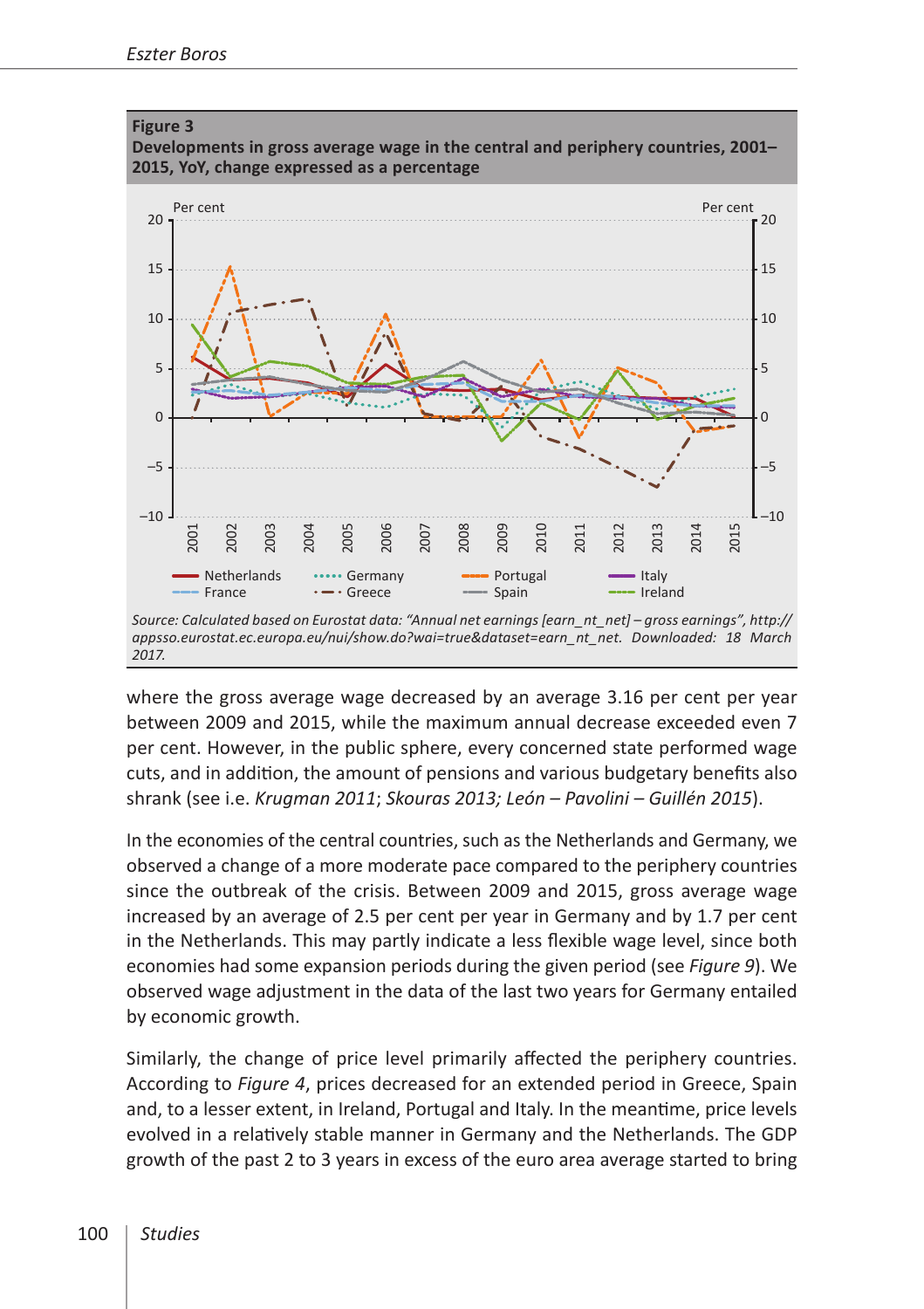

about a more substantial price increase in these economies from the second half of 2016. Meanwhile, the period of internal devaluation seems to be ending in the periphery countries: in the last months of 2016, price levels increased and the average wage remained at the same level also in Greece, Spain and Italy.

We can have only one conclusion and especially one question based on the foregoing. The conclusion is that internal price and wage adjustments unavoidable in single currency areas in the lack of other means are also achieved to a certain extent in the EMU. In the light of the preceding imbalances (excessive indebtedness), it is not surprising that in the periphery countries purchasing power, and in turn, prices and wages also declined due to diminishing borrowing opportunities and the burdens associated with balance adjustment. But the adjustment process is rather unilateral; the expenditures of central countries could not really support its efficiency because wages and prices in these countries shifted relatively to a lesser extent (they increased less). It is difficult to draw a stronger conclusion for the resilience of price and wage levels, because as a result of debtor-creditor inter-linkages the crisis also spilled over to the central countries; therefore, it is not possible to examine the proper reflection adjustment (positive and negative branch). *The upcoming period may be decisive in terms of whether prices and wages will evolve in a flexible way in Germany and the Netherlands, two countries about*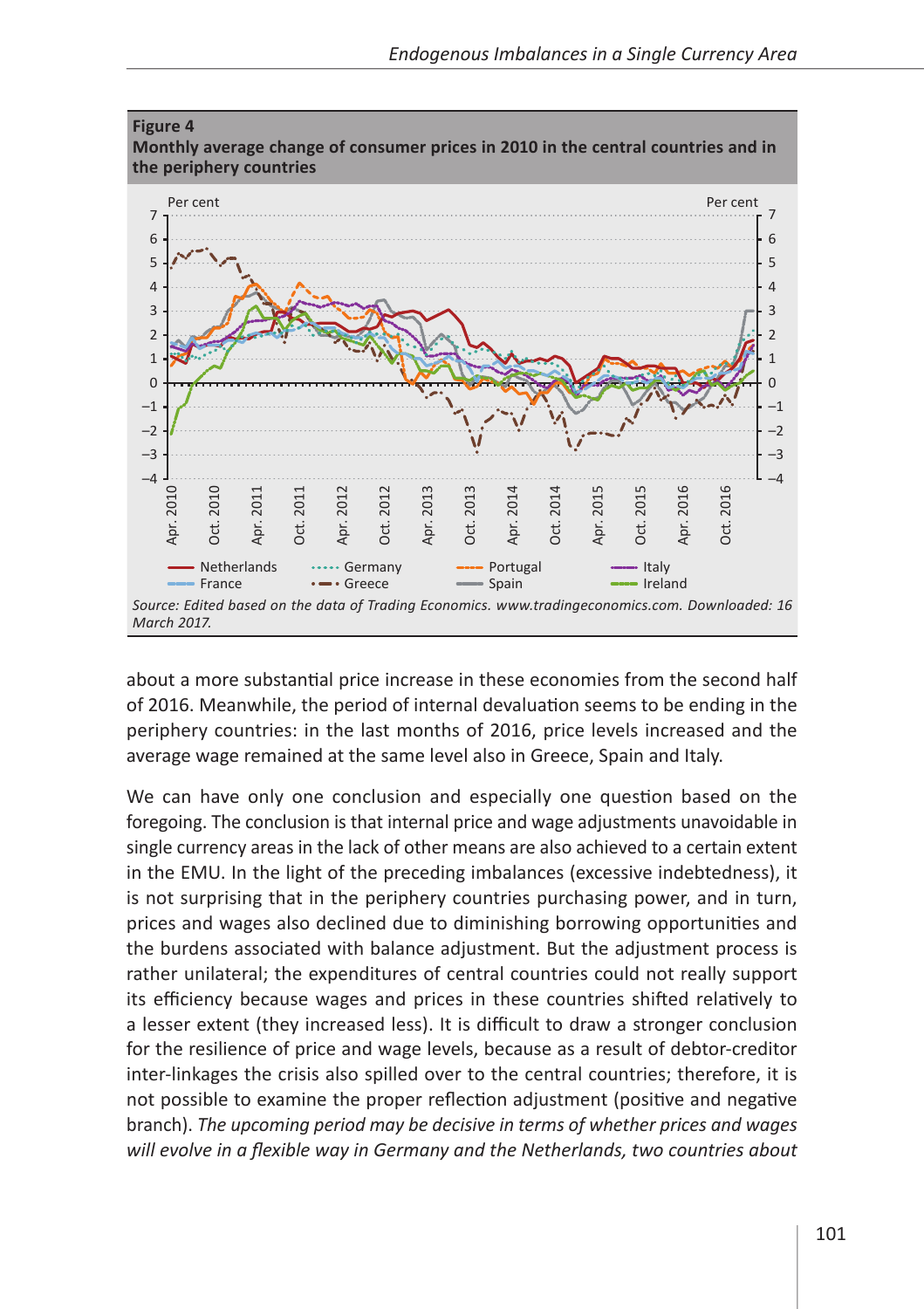*to enter economic recovery,* enabling the complete unravelling of the effect of the southern internal devaluation. But here the question comes up: *can the internal devaluation of the periphery countries be really effective in the EMU?* We can give a definite answer based on the following OCA criteria.

### **3.2. Product market integration**

Because *price and wage adjustment can only work properly in a closely integrated internal market and alongside the mutual competitiveness of products*, we must examine the likelihood of lower prices resulting in substantial export performance for the periphery countries that are making the adjustment sacrifice. We can directly ask the question as to what results did the internal devaluation discussed in the foregoing have so far.

Starting from the period prior to 2010, we can conclude that the euro area is overall an integrated product market region in which trade among members has a longstanding history. The internal trade in goods and services amounted to 50 per cent of the total annual export of the €16 group on average between 1998 and 2008.<sup>15</sup> Thus, members were just as open towards one another as towards the rest of the world (from the perspective of export). Figure 5 shows that trade was continuously increasing among the €19 economies starting from the early 2000's.

However, there are material differences in the significance of trade in the euro area: some members were relatively more isolated. The value of external trade in the area as a percentage of GDP even in the case of Portugal, Spain, Italy and France was approximately 15 per cent lower than the German value, and was markedly below the values of the Benelux states and Austria in terms of the 1999–2011 average (*ECB 2013*). Moreover, a shift in emphasis took place towards "non-tradable" goods in the Mediterranean countries (*Schmidt – Weigert 2013*), as we have already discussed in connection with the housing loan boom (henceforth see *Part 3.3*).

Based on the experiences so far, the crisis seems to weaken the tightness of internal trade relations. According to Figure 5, the level of trade among members stagnated between 2010 and 2015 while the euro area started to rapidly expand its external exports. Even according to the latest data, extra-EMU exports are expanding: in 2016, they exceeded the level of 2010 by 18 per cent. By comparison: exports between members was 5.6 per cent higher at the same point in time. The level of internal exports showed a minor increase for the first time in 2015. This *does not corroborate that the price and wage cuts in the periphery countries would have generated internal export surplus (improvement in competitiveness).*

<sup>15</sup> Not including the three Baltic EMU Member States, calculated based on the data of *Hankel et al.* (*2010*).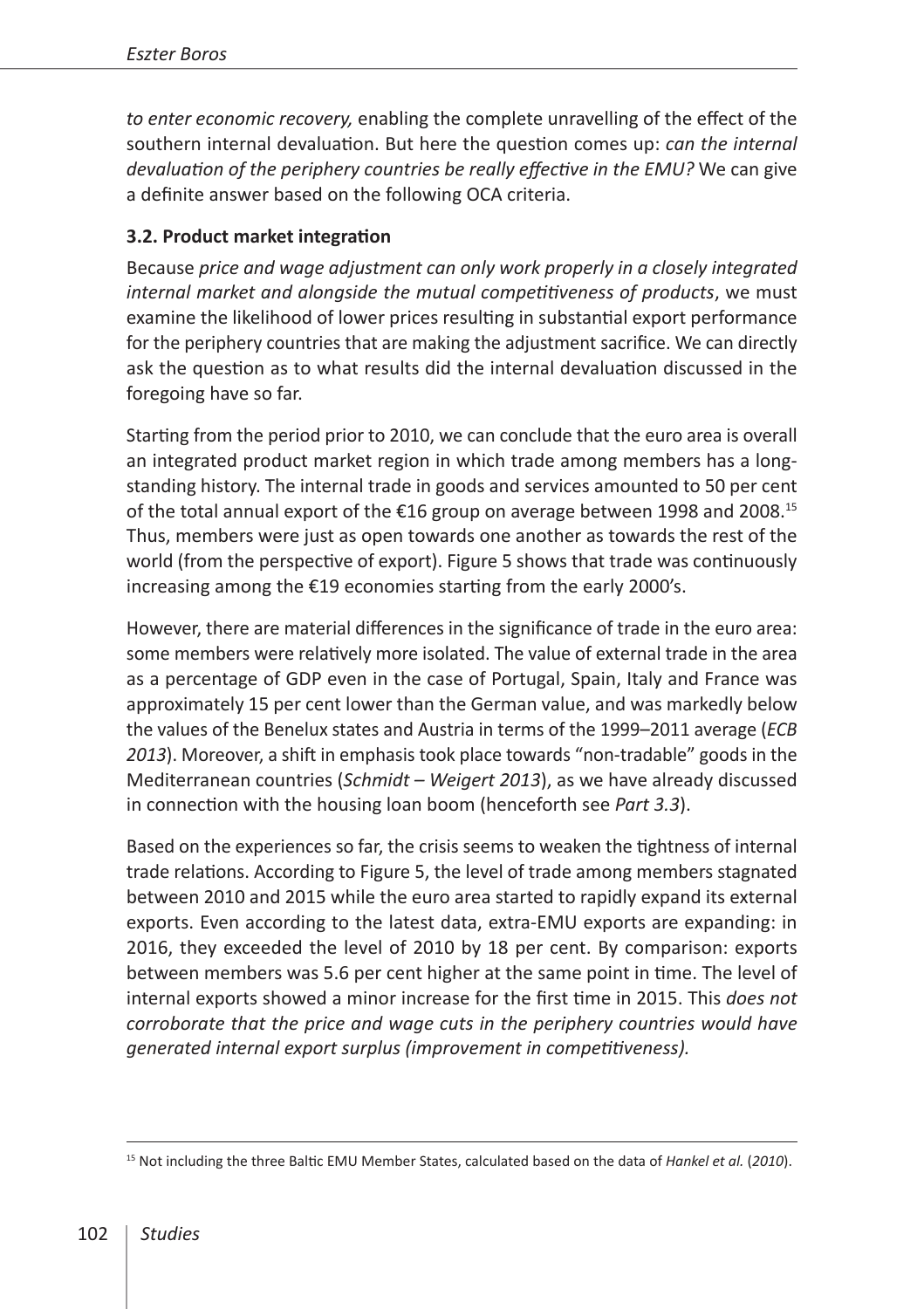

*Source: Calculated based on Eurostat data. Exports and imports between members must match apart from statistical errors, hence the Figure contains the exports. The €19 indication refers to the appropriate set of countries, irrespective of whether they already used the euro in the given year. "Euro area 19 trade by BEC product group since 1999 (ext\_st\_ea19bec)",* 

*[http://ec.europa.eu/eurostat/web/international-trade/data/database.](http://ec.europa.eu/eurostat/web/international-trade/data/database) Downloaded: 14 April 2016 and 17 March 2017.*

*Figure 6* and the data series of the members' exports outside the monetary union is very telling. *Figure 6* illustrates the changes in the partner composition of German imports. *Since 1998, periphery countries have been selling products and services to Germany in an unchanged proportion.* For Italy and Ireland, a continuous slow contraction can be observed. Meanwhile, even economies that are not part of the currency area were able to increase their share on the German import market; thus, we cannot explain their advantage with the elimination of transaction costs and exchange rate risk. Certain Central and Eastern European states obtained an increasing share and China became a key import partner.

Because periphery states were unable to increase their share of exports to the largest economy of the euro area, despite the recent price reductions, the prospect of the expected competitiveness adjustment seems limited. According to the international trade database of Eurostat, the increase in the global exports of the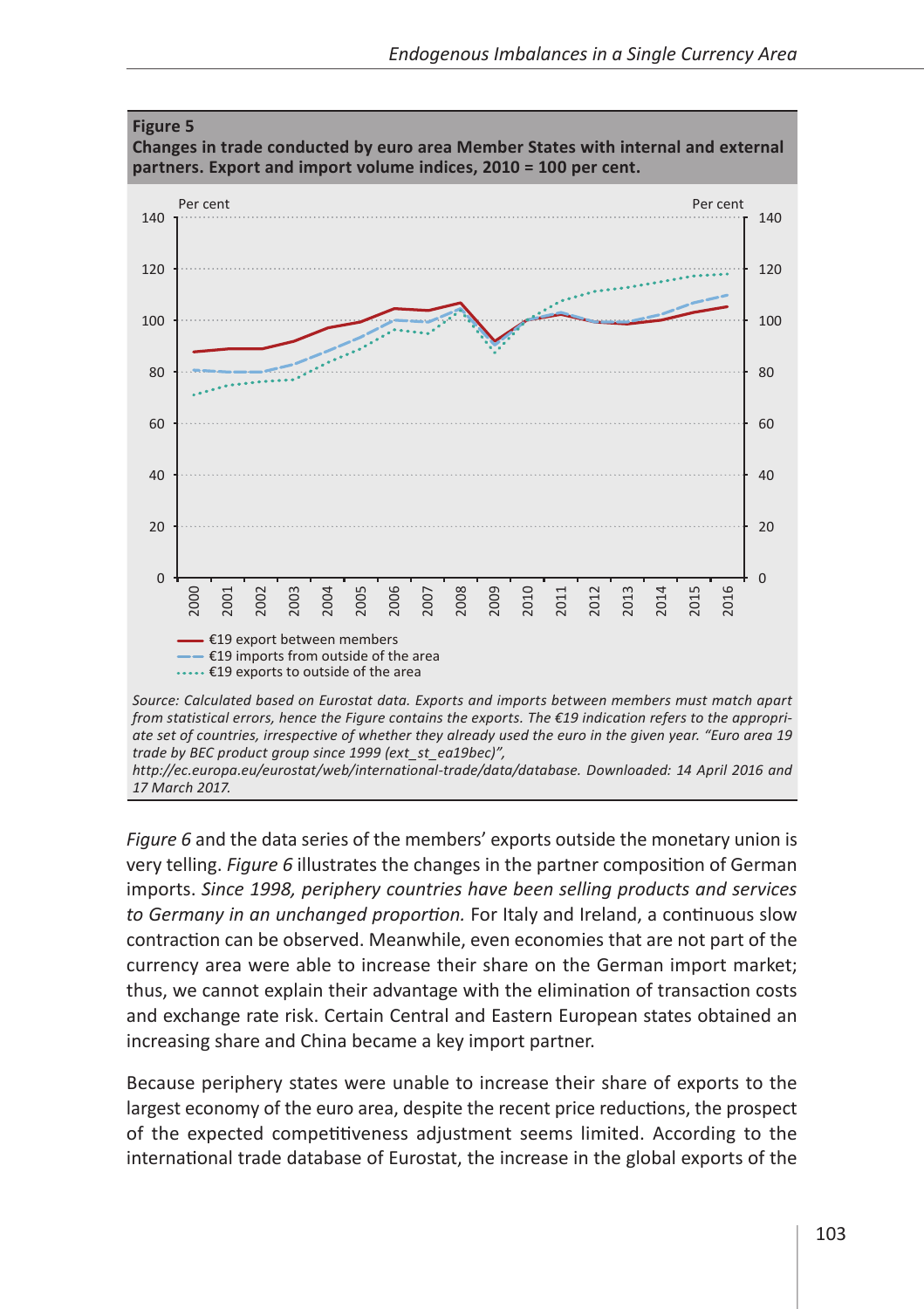€19 countries cannot be linked to the Mediterranean countries, either. The 2010 level of exports to outside the EMU could not be reached by Spain and Portugal until 2014, by Greece until 2015 and by Italy until the end of 2016.<sup>16</sup> Of the Member States in the epicentre of the euro crisis only Ireland and most recently Spain and Portugal contributed in merit to the increase in external export. World market exports show a rather diverging pattern in the zone for the time being, underpinning the assumption that the crisis might have impaired the integrity of the product market in the zone.17 Based on the data, *the current account balance of periphery countries was essentially driven by the drop in imports and not by the increase in exports*. If no change happens in that respect, we should expect a delay in the shedding of outstanding debt. $18$ 





*Source: Edited based on the data of World Bank. [http://wits.worldbank.org/.](http://wits.worldbank.org/) Downloaded: 16 March 2017.*

<sup>&</sup>lt;sup>16</sup> Calculated based on Eurostat International Trade Database, "Euro area 19 international trade – monthly data (ei\_etea19\_m)" (export volume indices, 2010 = 100 per cent, seasonally and work day effect adjusted data).<br>http://appsso.eurostat.ec.europa.eu/nui/show.do?dataset=ei\_etea19\_m&lang=en Downloaded: 18 March 2017.

 $17$  Together with Germany, the Netherlands, Slovakia and Slovenia also boast of fast external export expansion

compared to 2010.<br><sup>18</sup> As set out above, based on its current position, Spain seems to be an exception, where the data already indicate substantial external export growth. But shedding liabilities is obviously not a simple task even when coupled with growing financing capacity, because – as discussed in *Part 1* – the export revenues of the various economic players are not directly available for the deleveraging of other players.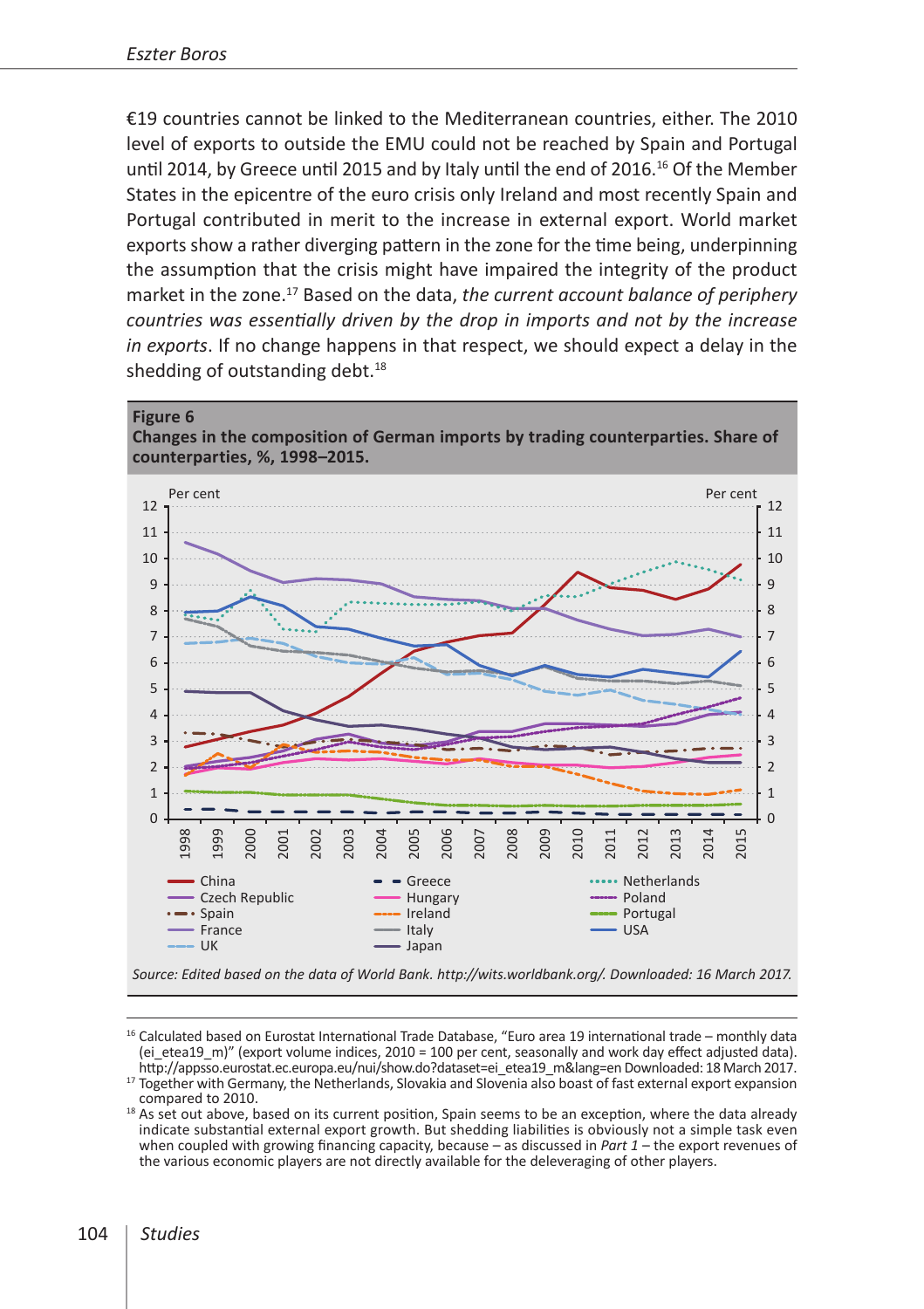#### **3.3. Similarities and diversification of economic structures**

EMU economies can be essentially considered diversified, none of the members are characterised by an extreme exposure to partial shocks. This is suggested by the fact that trade within the zone is mainly conducted between industries, which was also facilitated by the rise in internal trade prior to the crisis, because most of the members were expanding the scope of their export goods at that time (*ECB 2013*).

However, some previously present differences preserved during the crisis can also be observed. These differences may cause problems in the operation of the adjustment mechanisms, and as such, in the degree of price elasticity and export competitiveness and also in labour mobility. In Germany, manufacturing has a relatively higher share than services, and according to the data publications of the Eurostat, its share within added value remained stable despite the decline in global demand. Between 2008 and 2013, this share exceeded the internal contribution of manufacturing in Mediterranean economies by 13 percentage points in each of these years. At the same time, in Greece, Portugal and Spain, trade, construction industry and services, that is, practically non-tradable goods were relatively dominant. Compared to the structural stability of the German economy, we can observe a more significant structural realignment between 2008 and 2013 in these countries, because, for example, the bursting of the real estate bubble in Spain setback the share of the construction industry's added value by 10 percentage points. But a radical structural change or a shift towards manufacturing failed to take place. So the most relevant structural differences are manifested in that *central countries primarily operate a knowledge and capital intensive economy, while the southern periphery countries' economies are more labour intensive.*

In terms of market adjustment, several possible obstacles can be identified here. On the one hand, as discussed in the foregoing, prices of the service sector are usually less flexible. During the 2010 crisis, this disadvantage was only partially present, because compared to other factors, the price adjustment of periphery countries was not negligible. On the other hand, it is also true for service sectors even in modern economies that the value generated by these sectors does not lend itself as much to export. These sectoral proportions may have played the role in that periphery countries were unable to increase their exports despite the price level reduction. Although the role of tourism-related export revenues is outstanding in these economies – as demonstrated by the third quarter surpluses shown in the quarterly current accounts statistics –, these are not necessarily sufficient to create a real effect for internal devaluation. At the same time, Germany's extensive manufacturer capacities are immanently prone to generate sustained surplus, which is due, inter alia, to the economic interest linked to uninterrupted production (see *EC 2016*). The different focus is also apparent in the labour force base of the two zones, so mobility is hindered by the differences in qualification and skills. Even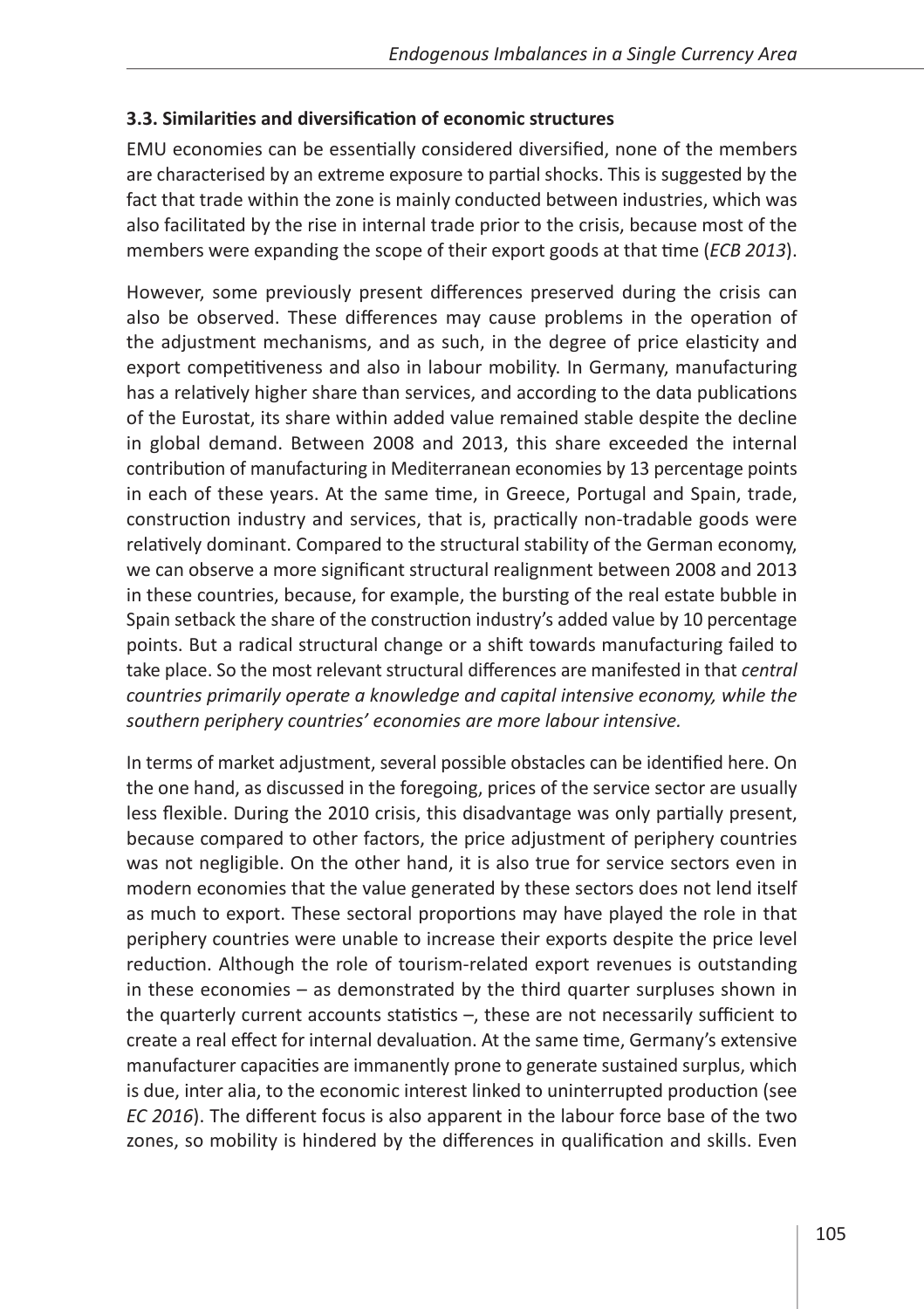with adequate migration willingness, it remains uncertain whether a manufacturing entity on an upswing needs the same amount of additional labour as the number of workers left unemployed in an economy sinking into recession (or vice versa).

### **3.4. Labour mobility**

Labour mobility can be efficiently captured through the analysis of the distribution of unemployment rates, since any sustained difference suggests that the shocks affecting the regions cannot disappear through the flow of labour force (see for example *Eichengreen et al. 1990*). Figure 7 shows developments in the deviation of unemployment rates between 2001–2016 for the €12 and €19 country groups and, by comparison, for the states of the USA.



*Note: The €12 and €19 indications refer to the appropriate set of countries, irrespective of whether they already used the euro in the given year.*

*Source: Calculated based on the data of Eurostat publication "Unemployment rate, annual average" and Bureau of Labour Statistics, "Unemployment Rates for States. Annual Average Rankings". [http://www.](http://www.bls.gov/lau/lastrk13.htm) [bls.gov/lau/lastrk13.htm](http://www.bls.gov/lau/lastrk13.htm).*

*[http://appsso.eurostat.ec.europa.eu/nui/show.do?dataset=une\\_rt\\_a&lang=en](http://appsso.eurostat.ec.europa.eu/nui/show.do?dataset=une_rt_a&lang=en). Downloaded: 09 April 2016 and 17 March 2017.*

In the euro area, the unemployment rates of the Member States had been already significantly different for a sustained period before the crisis compared to the USA. This difference was gradually decreasing until 2008, but primarily within the broader group containing 19 countries, where the contraction on the deviation is mainly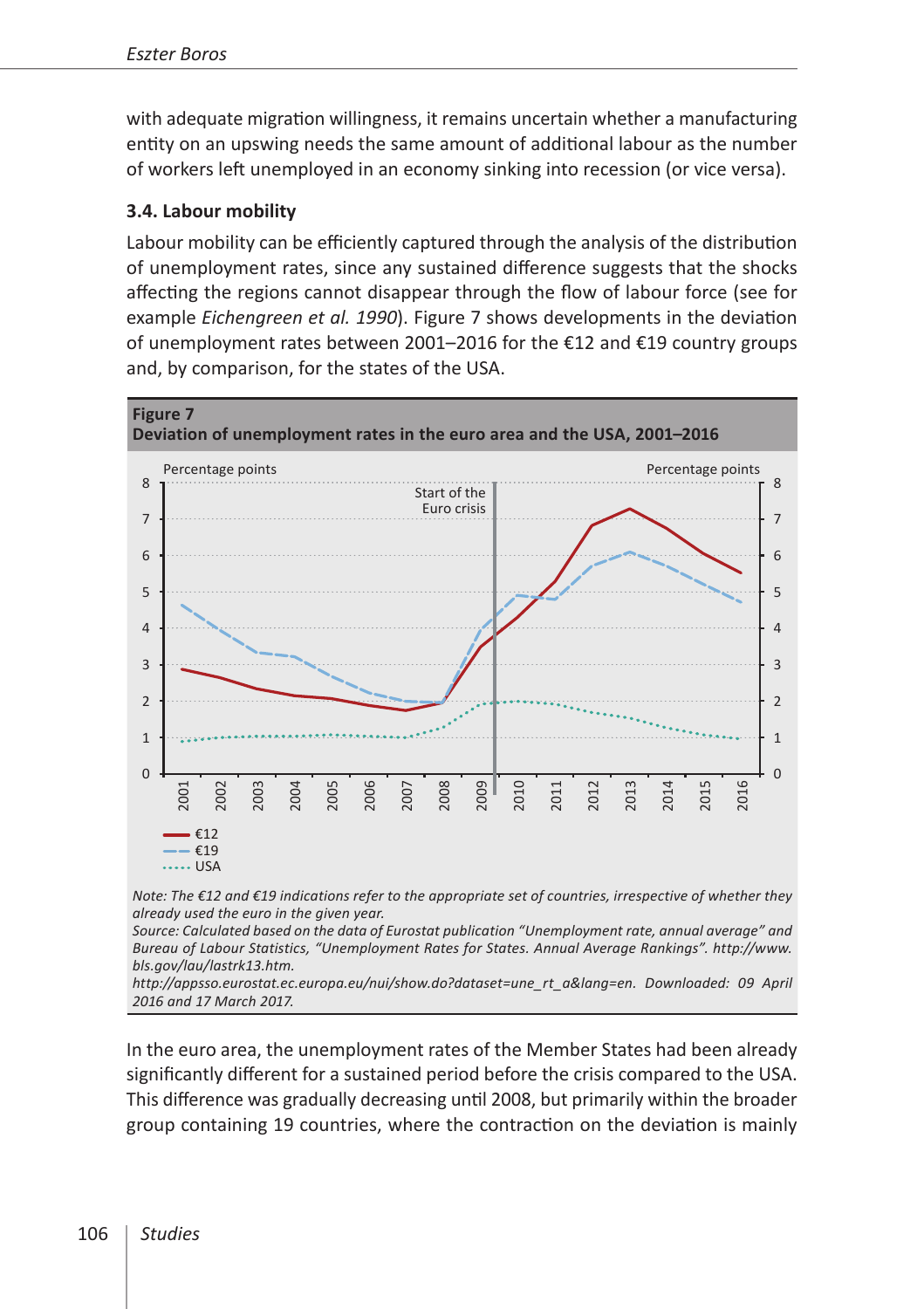attributable to the rapid decline in unemployment in the three Baltic states. The difference between the €12 countries started from a lower level, but dropped less steeply until 2008, i.e. the average value remained relatively more stable in this narrower circle.

It is worthy of attention that the global crisis originating from the USA brought about only a slight divergence in the state-level unemployment data in the United States of America itself and any substantial increase in deviation was only observed for a period of two years. Thereafter, the increased deviation disappeared over a period of 5 years: In 2015–2016, a stable 1 percentage point average divergence, already seen prior to the crisis, can be observed. By contrast, from 2008 and from the time the crises reached the euro area, *these rates suddenly started to drift apart.* Divergence increased all the way until 2013. Over the past three years, these differences decreased by approximately 0.5 percentage points each year, but the €19 block is still approximately 3 percentage points away from the starting value.

The divergence was stronger within the  $E12$  group compared with the group of the 19 member states. This phenomenon is in line with the above finding, according to which unemployment rates of the 12 countries were converging at a slower pace. This highlights the source of tension between the central and periphery countries since Greece, Spain, Italy, Ireland and Portugal, considered to be the centre of the crisis, are all part of the €12 group, together with Germany.

The decline in deviation over the past three years suggests a certain mobilisation of the labour force. The labour force statistics published by the Member States are unfortunately too narrow to form a dynamic picture of the distribution of migrant workers by place of birth. In the meantime, the issue of the labour shortage experienced in the German economy arises from time to time (*Eichhorst et al. 2013*; *BMWFW 2013*; *EP 2015*). This phenomenon is hardly consistent with the high unemployment rates of the periphery countries, especially with the outstandingly high youth unemployment analysed on a number of occasions, that is, it definitely implies some mobility issues. The young employee group must be highlighted because a greater geographic and occupational mobility is expected from them. *Klekowski von Koppenfels – Höhne* (2017) give accounts of the increasing employment in Germany of workers coming from Southern Europe, especially the young and skilled ones. This correlates with the MobilPro EU programme launched by the German government in 2013 which intended to connect the needs of young unemployed workers of Southern Europe with the need of the German economy for skilled workers. But according to the authors, the share of employment in Germany of Southern European workers cannot be accurately determined.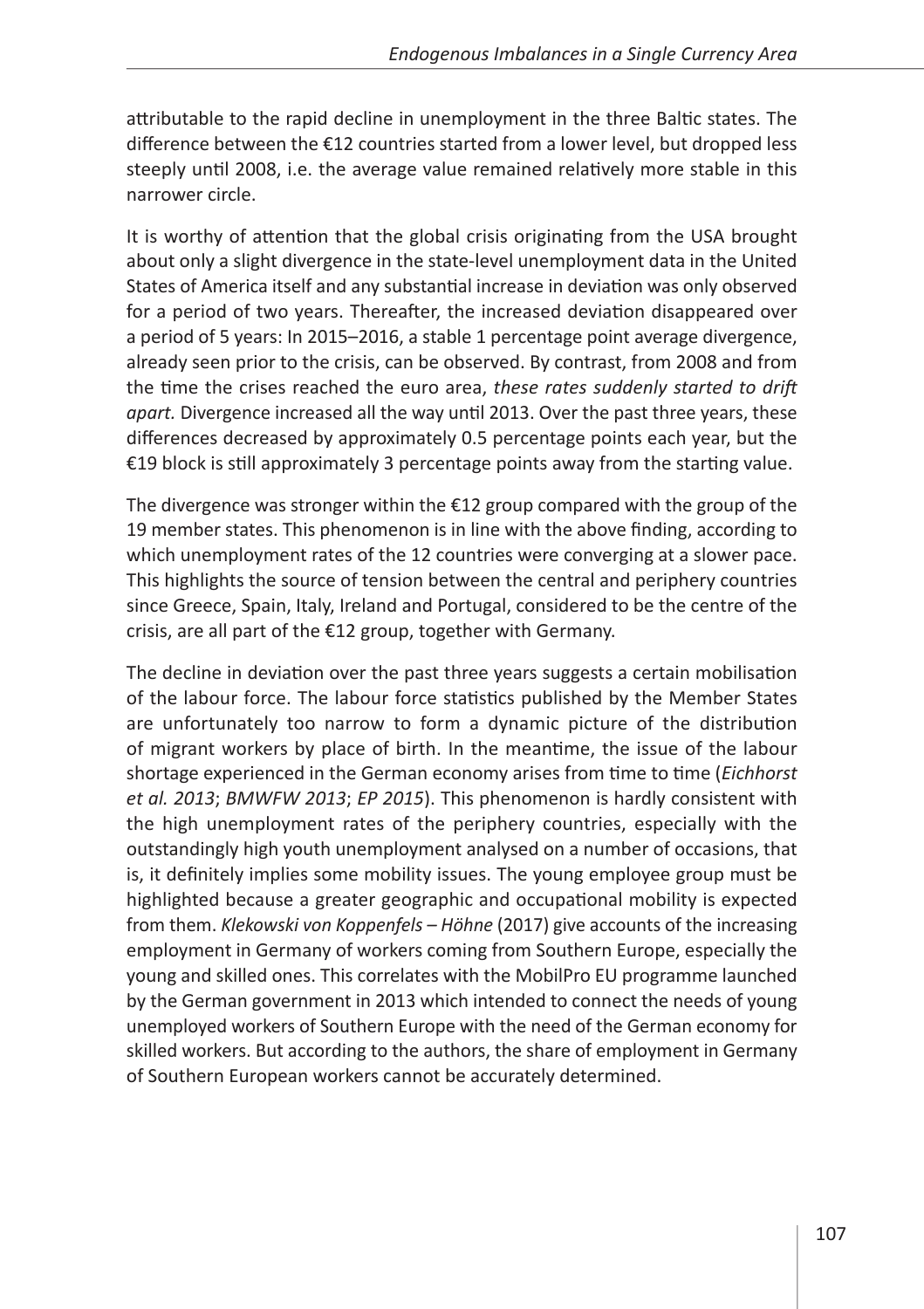*Figure 8* illustrates developments in youth unemployment rates in the €12 countries and in the United States. The European data were available for the age group between 20 to 24 years while the US data were available for the age group between 25 to 34 years, measuring the share of unemployed persons against the active population of the appropriate age in both cases. The EMU values are shown by Member State, while for US states, the value of minimum and maximum rates is shown for each year. Based on this, we can compare the range of deviation and the dynamics occurred during the crisis. Our findings here are similar to those made for *Figure 7*. In the United States, we observe a smaller difference between the minimum and the maximum rates prior to the crisis, which is approximately 4–5 percentage points. This is one third of the 15 percentage points difference observed



*Source: Edited based on the data of Eurostat and the Bureau of Labour Statistics. €12 data pertain to the active population between the ages of 20–24, while US data refer to the active population between the ages of 25–34. "Youth unemployment by sex, age and educational attainment level [yth\_empl\_090]", <https://www.bls.gov/lau/ex14tables.htm>. Downloaded: 17 March 2017.*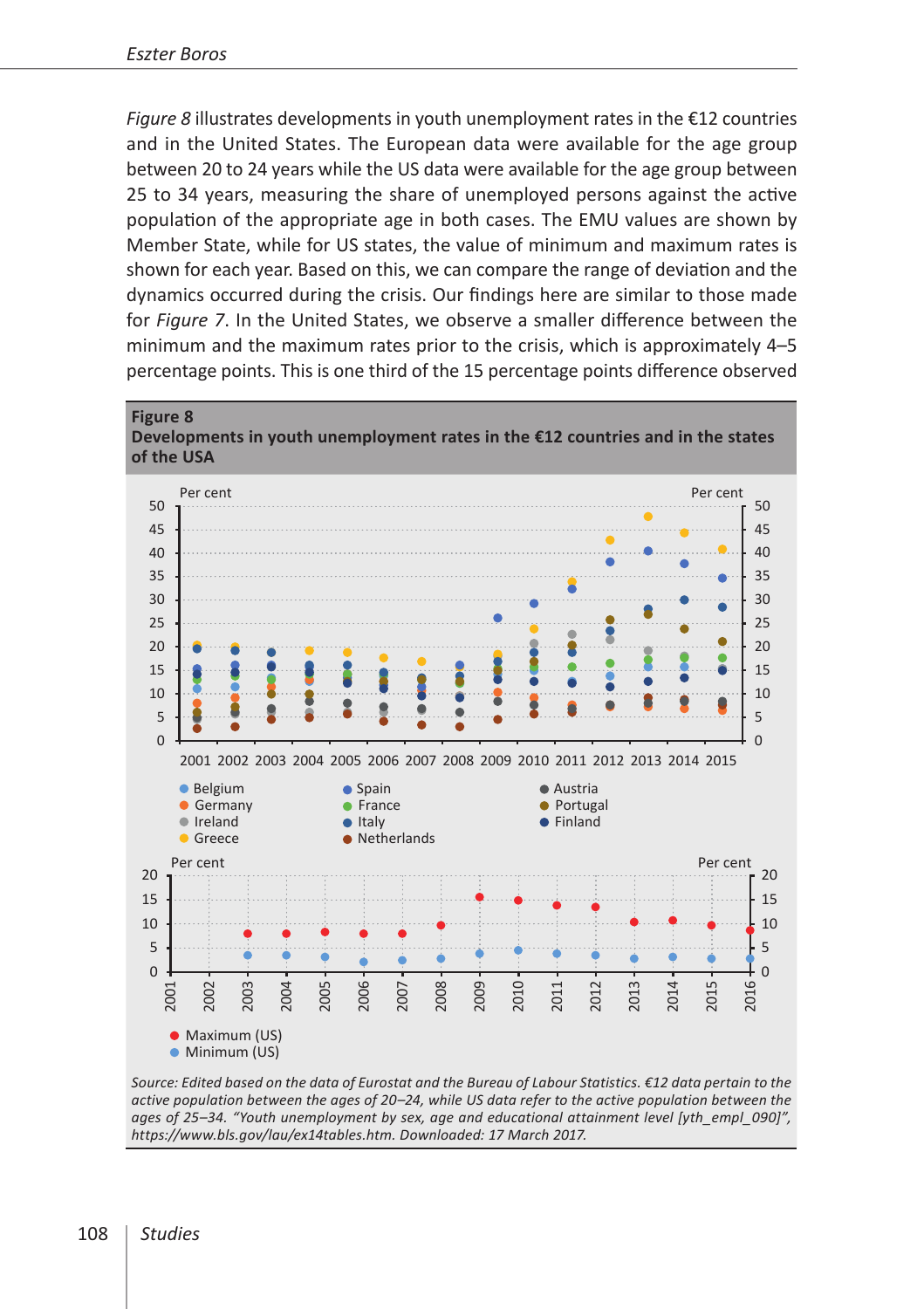in the €12. (It is interesting to note that regional differences are systematically higher in the unemployment data of the young age groups compared to the figures available for the total active population both in the USA and in the EU.) As a result of the crisis, we can observe a minor, short divergence in the United States while in the €12 block, deviation remained substantial even after 2008–2010. 2013 seems to be a turning point in that case as well. The range started to narrow since then, although it still remains expressly broad: it is over 30 percentage points. The same countries keep the minimum and maximum values with some slight changes since the start of the time series: the lowest rates are associated with the Netherlands, Germany and Austria (central countries) while the highest rates can be linked to Greece and Spain (periphery countries). This constancy suggests that *there are some inherent problems also in terms of labour force mobility in this group of countries.*  But based on recent developments and government measures taken during the past few years, change is not impossible in the case of skilled employees. However, expectations regarding qualifications and expertise call attention to the fact that differences in the economic structure discussed in Part 3.3 represent a real obstacle and there are also some language and language knowledge related issues.

#### **3.5. Business cycles**

We have already talked about the diverging economic performance of EMU Member States. As a closure of the analysis, Figure 9 shows the developments in GDP between 2007 and 2016. This picture shows relatively similar patterns of booms and busts for the Member States which is the consequence of a general product market integrity and relative structural similarity in the real economy, while from the monetary aspect, it is the consequence of a close interlocking of financial markets. Thus, the members move more or less together in their directions, but the delays compared to one another and the differences in scale may face the monetary policy with some constant optimisation issues. *De Grauwe (2012a:175)* illustrates this with the example of the 2008 downturn: according to his estimation, at that point in time the zone as a whole did not differ from the potential output, "so there was nothing to adjust". However, as we can see in the Figure, the current annual growth of specific countries varied in a range of 4 percentage points, producing both decline and growth in GDP, therefore the difference was substantial between the individual output gaps. Individual members certainly had different monetary policy needs.

At present, a situation is emerging where the economies may demonstrate heterogeneous growth over the medium term, and as a result, inflationary outcomes may also substantially differ. The most recent data as of the end of 2016 currently signal the end of the deflationary period, but the risk of inflation is uneven throughout the zone. From the perspective of the members showing more fragile economic performance and leaving deflation behind, the professional opinion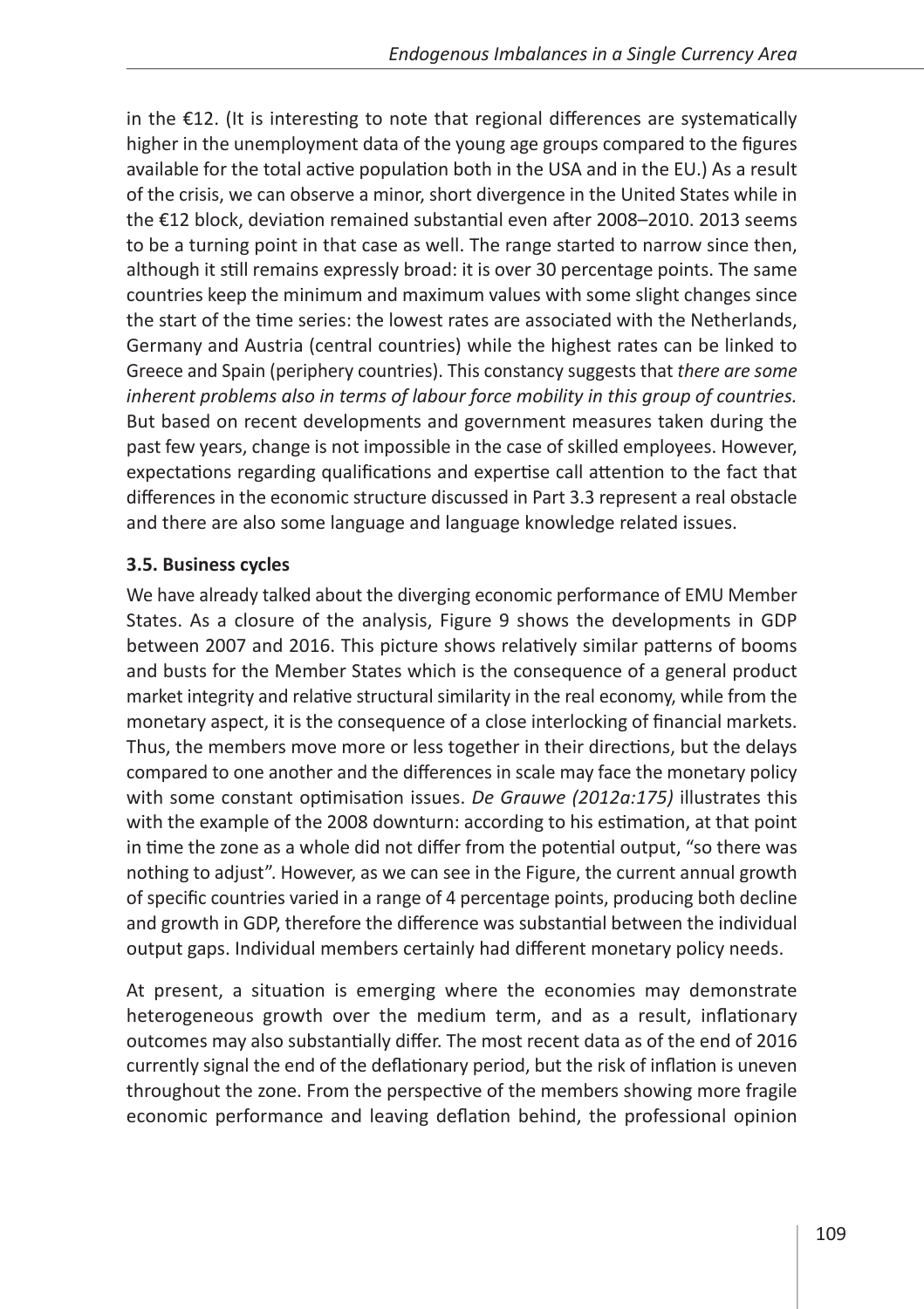regarding the necessity of an interest rate increase may be completely different than in the case of those members that have a considerably more favourable outlook for economic activity. In that regard, the world market connections presented in Part 3.2 play a special role, because the economies that are (also) externally oriented may pick up momentum more easily from the expected growth of external partners (see *IMF 2017*).



## **4. Summary of conclusions**

This article examined the endogenous disturbances of the single currency area and the background of the euro crisis as well as the prospects of market adjustment. Currency zones always carry the risk that the common (single) monetary policy is unable to meet the simultaneous needs of the regions. In that case, endogenous feedbacks are generated in the system that may entail inflationary, financial stability and real economy related problems. This mechanism played a role in the developments in the euro crisis because after the introduction of the single currency, interest rates evened out at a low level, which encouraged debt overhang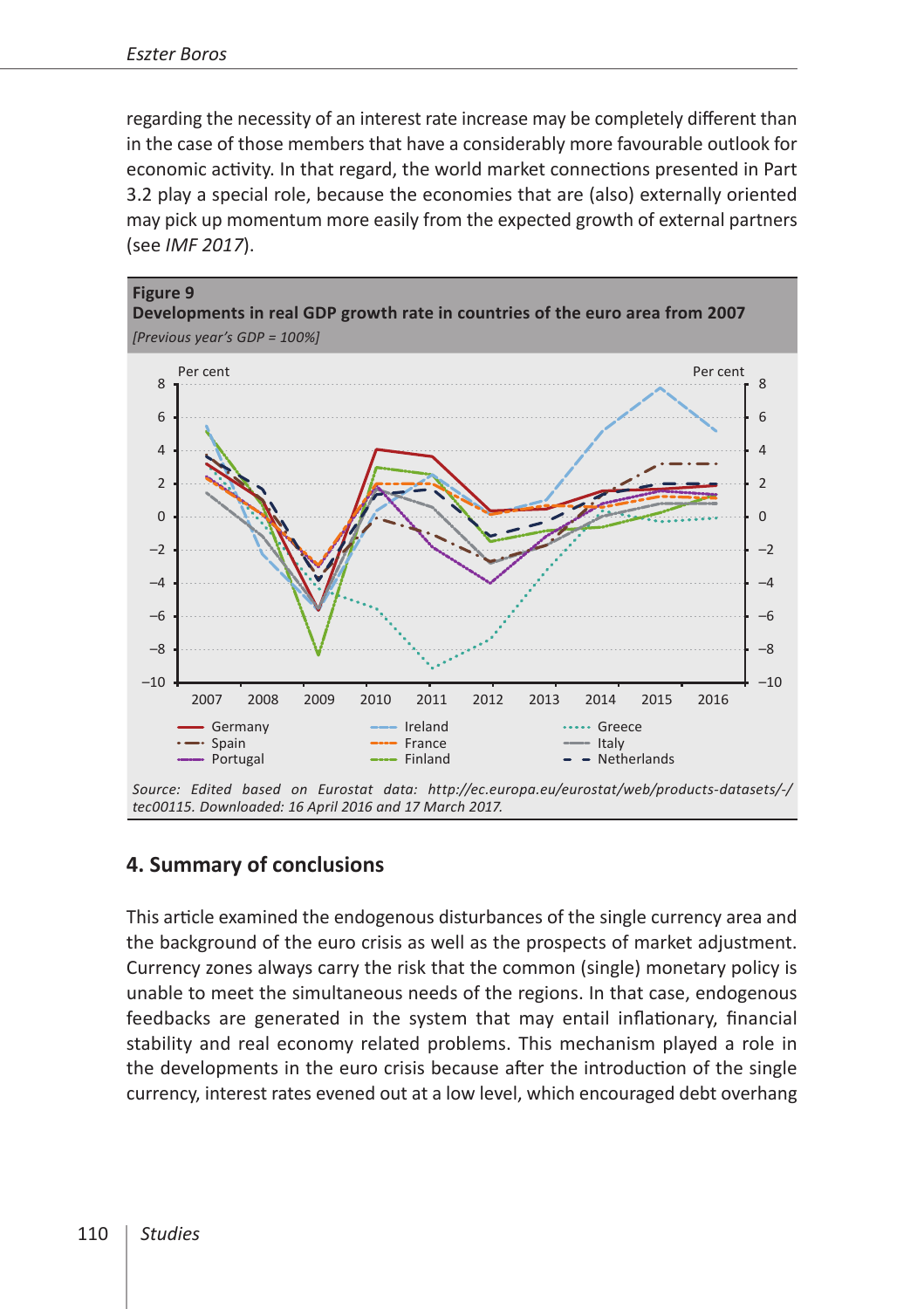and asset price bubbles in the periphery countries. Deepening financial integration was accompanied by the "efficient" dissemination of vulnerabilities as these were increasingly shifted inward, creating unsustainable exposures for both the central and the periphery countries (both in gross and net terms). EMU's institutional system was unprepared for the early identification of private indebtedness and the mitigation of systemic risks and was also partly unprepared for the management of public debt. The lack of clarity of the crisis management and risk community framework resulted in a confidence crisis in the markets at the most critical moments.

But when we are missing risk monitoring, economic policy coordination and crisis management systems, we must also ask the question as to what fundamentally drives economic disturbances and/or what may prevent their self-adjustment. This is relevant irrespective of the degree to which we consider market efficiency as being valid, because there is no guarantee for the absolute power of institutions. Even a properly operating institutional system is not supposed to handle repeated severe tensions. From the perspective of real economy, EMU shows a mixed picture based on the experiences gained so far. Generally speaking, a region having an integrated product market and exhibiting interconnectivity in many areas has a rational need for a common currency. However, the centre-periphery fault-line may force the members over the medium term to draw the balance of belonging to the euro area. After the 2010 crisis, the relative internal price and wage adjustments entailed economic sacrifices for the periphery countries, but based on the foregoing, it proved to be less efficient as it failed to meet its essential objective to date, i.e., the expansion of exports. This can be explained by complex competitiveness issues. Moreover, no fast labour market adjustment took place either. The partial results primarily affect employees with a higher qualification, but youth unemployment remains overall an acute problem. To achieve the long-term functioning of the euro, and what is more, to actually realise the desired benefits, a comprehensive, targeted structural, competitiveness and regional policy framework and the harmonisation of initiatives are needed, which can ensure the improvement of internal adjustment mechanisms within the area.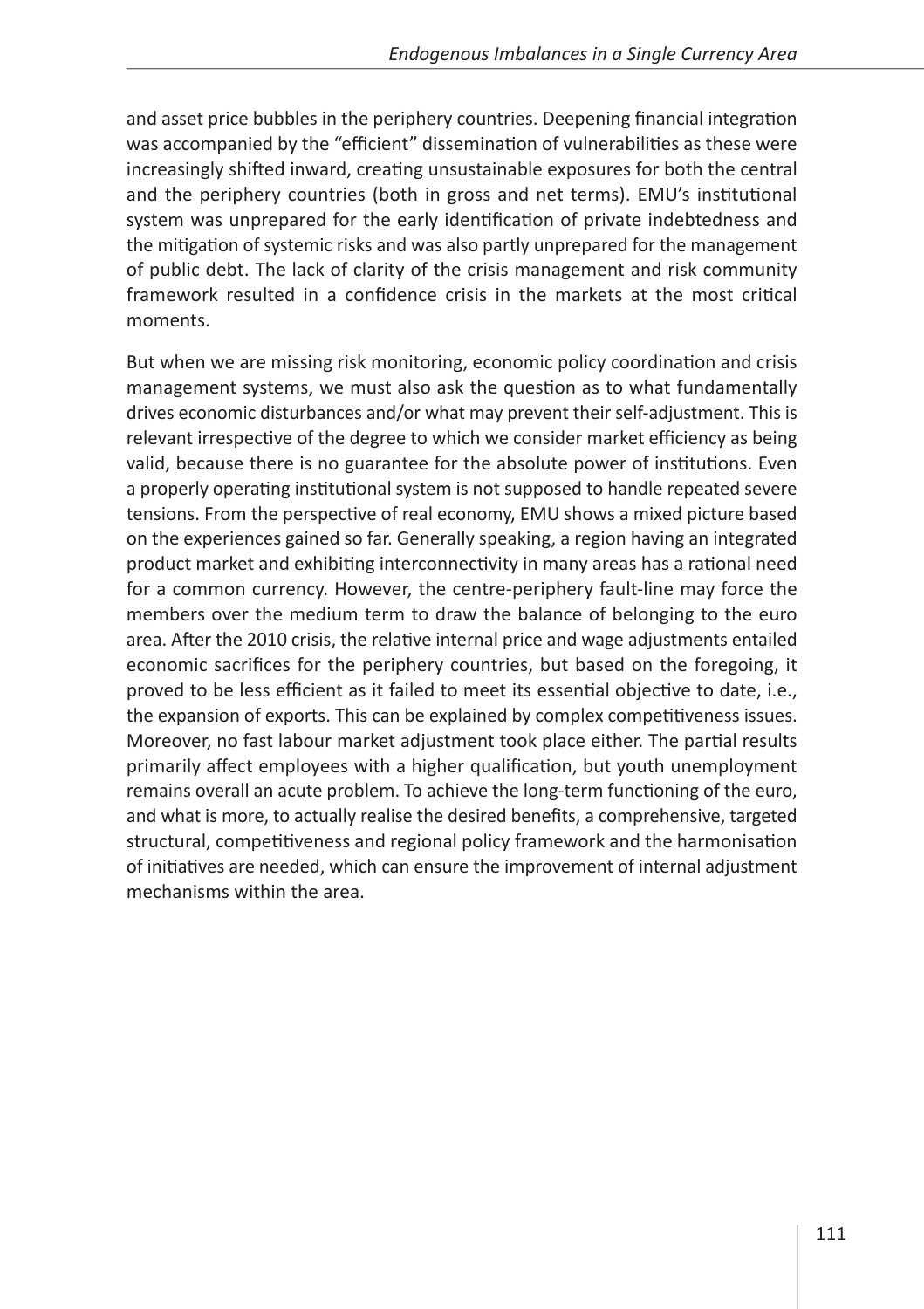#### **References**

- Ábel, I. Lehmann, K. Tapaszti, A. (2016): *A pénz és a bankok ellentmondásos kezelése a makroökonómiában (The controversial treatment of money and banks in macroeconomics).* Hitelintézeti Szemle (Financial and Economic Review) Volume 15, Issue 2, June, pp. 33–58.
- Acharya, V. Drechsler, I. Schnabl, P. (2014): *A Pyrrhic Victory? Bank Bailouts and Sovereign Credit Risk.* The Journal of Finance, Vol. 69, No. 6, December: 2689–2739. [https://doi.](https://doi.org/10.1111/jofi.12206) [org/10.1111/jofi.12206](https://doi.org/10.1111/jofi.12206).
- Baldwin, R. Beck, T. Bénassy-Quéré, A. Blanchard, O. Corsetti, G. De Grauwe, P. – den Haan, W. – Giavazzi, F. – Gros, D. – Kalemli-Ozcan, S. – Micossi, S. – Papaioannou, E. – Pesenti, P. – Pissarides, C. – Tabellini, G. – Weder di Mauro, B. (2015): *Rebooting the Eurozone. Step I. Agreeing on a Crisis Narrative.* CEPR Policy Insight, No. 85 (November). [http://voxeu.org/sites/default/files/file/Policy%20Insight%2085.pdf](http://voxeu.org/sites/default/files/file/Policy Insight 85.pdf). Downloaded: 1 February 2016
- Bayoumi, T. Eichengreen, B. (1997): *Ever Closer to Heaven? An Optimum-Currency-Area Index for European Countries*. European Economic Review, Vol. 41., No. 3-5: 761–770. [https://doi.org/10.1016/S0014-2921\(97\)00035-4](https://doi.org/10.1016/S0014-2921(97)00035-4).
- Benczes, I. (2014): *Az optimális valutaövezetek elmélete: Bevezetés (The theory of optimum currency areas: An* introduction). ResearchGate, 2014. November 7. [https://www.](https://www.researchgate.net/publication/267927396_Az_optimalis_valutaovezetek_elmelete_Bevezetes) [researchgate.net/publication/267927396\\_Az\\_optimalis\\_valutaovezetek\\_elmelete\\_](https://www.researchgate.net/publication/267927396_Az_optimalis_valutaovezetek_elmelete_Bevezetes) [Bevezetes](https://www.researchgate.net/publication/267927396_Az_optimalis_valutaovezetek_elmelete_Bevezetes). Downloaded: 12 March 2017.
- Blanchard, O. Giavazzi, F. (2002): *Current Account Deficits in the Euro Area: The End of the Feldstein-Horioka Puzzle?* Brookings Papers on Economic Activity, No. 2: 147–186. [https://](https://doi.org/10.1353/eca.2003.0001) [doi.org/10.1353/eca.2003.0001](https://doi.org/10.1353/eca.2003.0001).
- BMWFW (2013): *Europe Between Youth Unemployment and Skilled Labour Shortages. Which strategies help to meet companies' skilled labour needs in the future?* Bundesministerium für Wissenschaft, Forschung und Wirtschaft, Germany. [http://www.](http://www.bmwi.de/Redaktion/DE/Downloads/J-L/strategiepaier-fachkraeftesicherung-en.pdf?__blob=publicationFile&v=1) [bmwi.de/Redaktion/DE/Downloads/J-L/strategiepaier-fachkraeftesicherung-en.pdf?\\_\\_](http://www.bmwi.de/Redaktion/DE/Downloads/J-L/strategiepaier-fachkraeftesicherung-en.pdf?__blob=publicationFile&v=1) [blob=publicationFile&v=1](http://www.bmwi.de/Redaktion/DE/Downloads/J-L/strategiepaier-fachkraeftesicherung-en.pdf?__blob=publicationFile&v=1). Downloaded: 13 November 2016.
- Borio, C. Disyatat, P. (2011): *Global Imbalances and the Financial Crisis: Link or No Link?* [BIS](http://papers.ssrn.com/sol3/papers.cfm?abstract_id=1859410) [Working Paper, No. 346](http://papers.ssrn.com/sol3/papers.cfm?abstract_id=1859410). <http://www.bis.org/publ/work346.pdf>. Downloaded: 8 January 2016.
- Bracke, T. Bussiere, M. Fidora, M. Straub, R. (2010): *A Framework for Assessing Global Imbalances.* The World Economy, Vol. 33, No. 9 (September): 1140–1174.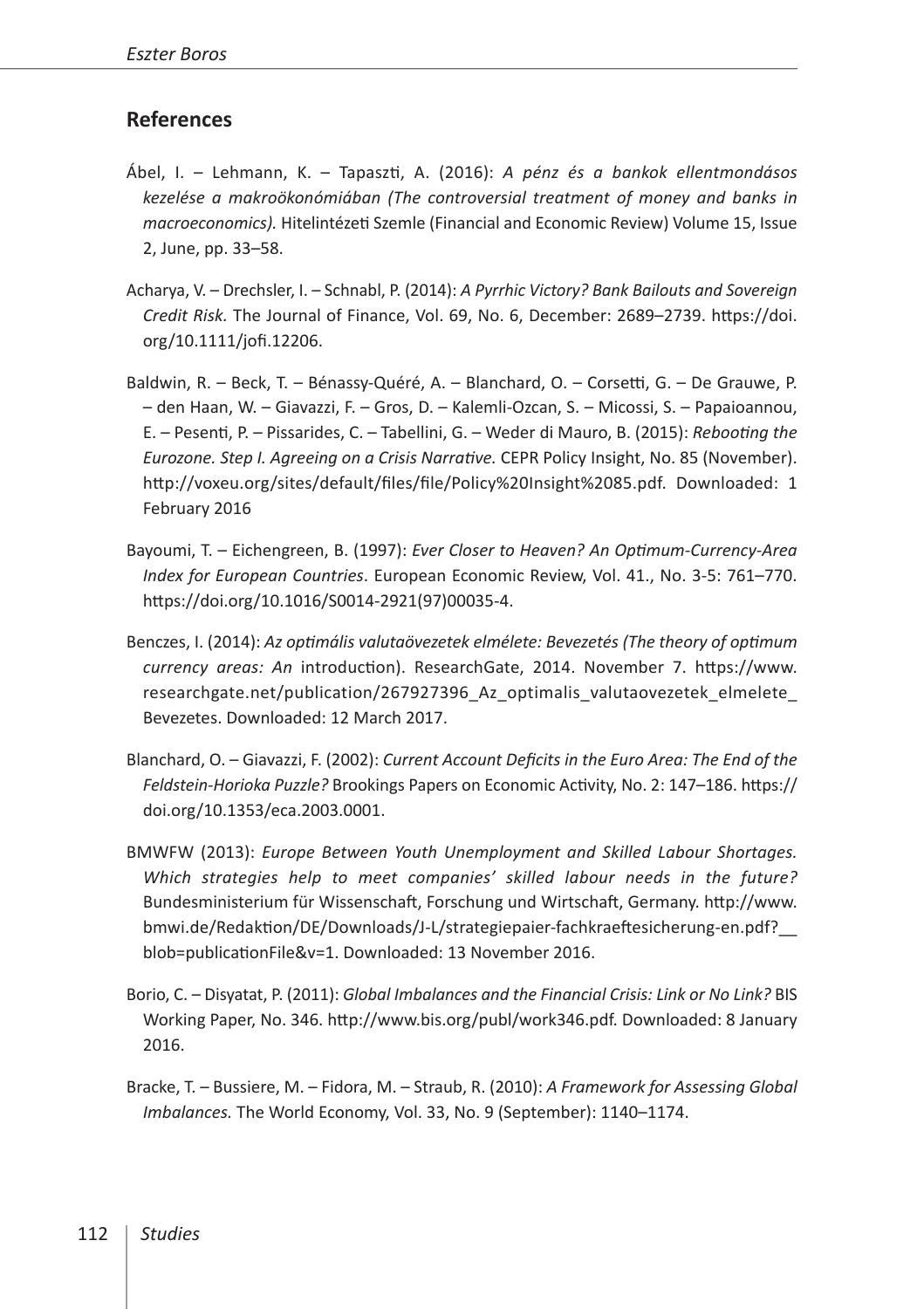- Cesaratto, S. (2015): *Alternative Interpretations of a Stateless Currency Crises.* The Italian Association for the Study of Economic Asymmetries, a/simmetrie working paper 2015/08. [http://www.asimmetrie.org/wp-content/uploads/2015/08/AISWP201508.pdf.](http://www.asimmetrie.org/wp-content/uploads/2015/08/AISWP201508.pdf) Downloaded: 18 January 2016
- Csajbók, A. Csermely, Á. (editor) (2002): *Adopting the Euro on Hungary: Expected Costs, Benefits and Timing.* MNB Occasional Papers 24 Magyar Nemzeti Bank (The Central Bank of Hungary), Budapest.
- Darvas, Zs. (2013): *The Euro Crisis: Ten Roots but Fewer Solutions.* In: Farkas, Beáta (editor): *The Aftermath of the Global Crisis in the European Union*. Cambridge Scholars Publishing, Newcastle upon Tyne. pp. 83–104.
- De Grauwe, P. (2012a): *Economics of Monetary Union*. Oxford University Press, Oxford, 9th edition.
- De Grauwe, P. (2012b): *The Governance of a Fragile Eurozone*. The Australian Economic Review, Vol. 45, No. 3. 255–268. [https://doi.org/10.1111/j.1467-8462.2012.00691.x.](https://doi.org/10.1111/j.1467-8462.2012.00691.x)
- De Grauwe, P. (2013): *Design Failures in the Eurozone Can They Be Fixed?* European Economy. Economic Papers 491. (April). European Commission Directorate-General for Economic and Financial Affairs, Brussels. [http://ec.europa.eu/economy\\_finance/](http://ec.europa.eu/economy_finance/publications/economic_paper/2013/pdf/ecp491_en.pdf) [publications/economic\\_paper/2013/pdf/ecp491\\_en.pdf.](http://ec.europa.eu/economy_finance/publications/economic_paper/2013/pdf/ecp491_en.pdf) Downloaded: 6 March 2016.
- De Grauwe, P. Ji, Y. (2012): *TARGET2 as a Scapegoat for German Errors*. [http://voxeu.org/](http://voxeu.org/article/target2-scapegoat-german-errors) [article/target2-scapegoat-german-errors.](http://voxeu.org/article/target2-scapegoat-german-errors) Downloaded: 26 August 2013 and 16 April 2016.
- *Delors Report* (1989). *Report on Economic and Monetary Union in the European Community. Committee for the Study of Economic and Monetary Union*. Prepared under the guidance of Jacques Delors President of the Commission, 17 April 1989 [http://ec.europa.eu/economy\\_](http://ec.europa.eu/economy_finance/publications/pages/publication6161_en.pdf) [finance/publications/pages/publication6161\\_en.pdf.](http://ec.europa.eu/economy_finance/publications/pages/publication6161_en.pdf) Downloaded: 27 March 2016.
- De Sousa, J. (2011): *The Currency Union Effect on Trade Is Decreasing Over Time*. MPRA Paper No. 40327 (November). Munich Personal RePEc Archive, [https://mpra.ub.uni-muenchen.](https://mpra.ub.uni-muenchen.de/40327/1/MPRA_paper_40327.pdf) [de/40327/1/MPRA\\_paper\\_40327.pdf.](https://mpra.ub.uni-muenchen.de/40327/1/MPRA_paper_40327.pdf) Downloaded: 15 March 2017.
- Dhyne, E. Konieczny, J. Rumler, F. Sevestre, P. (2009): *Price Rigidity in the Euro Area An Assessment*. European Economy, Economic Papers 380 (May). European Commission, Directorate-General for Economic and Financial Affairs. [http://ec.europa.eu/economy\\_](http://ec.europa.eu/economy_finance/publications/pages/publication15196_en.pdf) [finance/publications/pages/publication15196\\_en.pdf.](http://ec.europa.eu/economy_finance/publications/pages/publication15196_en.pdf) Downloaded: 27 September 2013 and 13 April 2016.
- Eichengreen, B. (2009): *Was the Euro a Mistake?* VOX CEPR's Political Portal, 2009.01.20. <http://voxeu.org/article/was-euro-mistake>. Downloaded: 2 April 2016.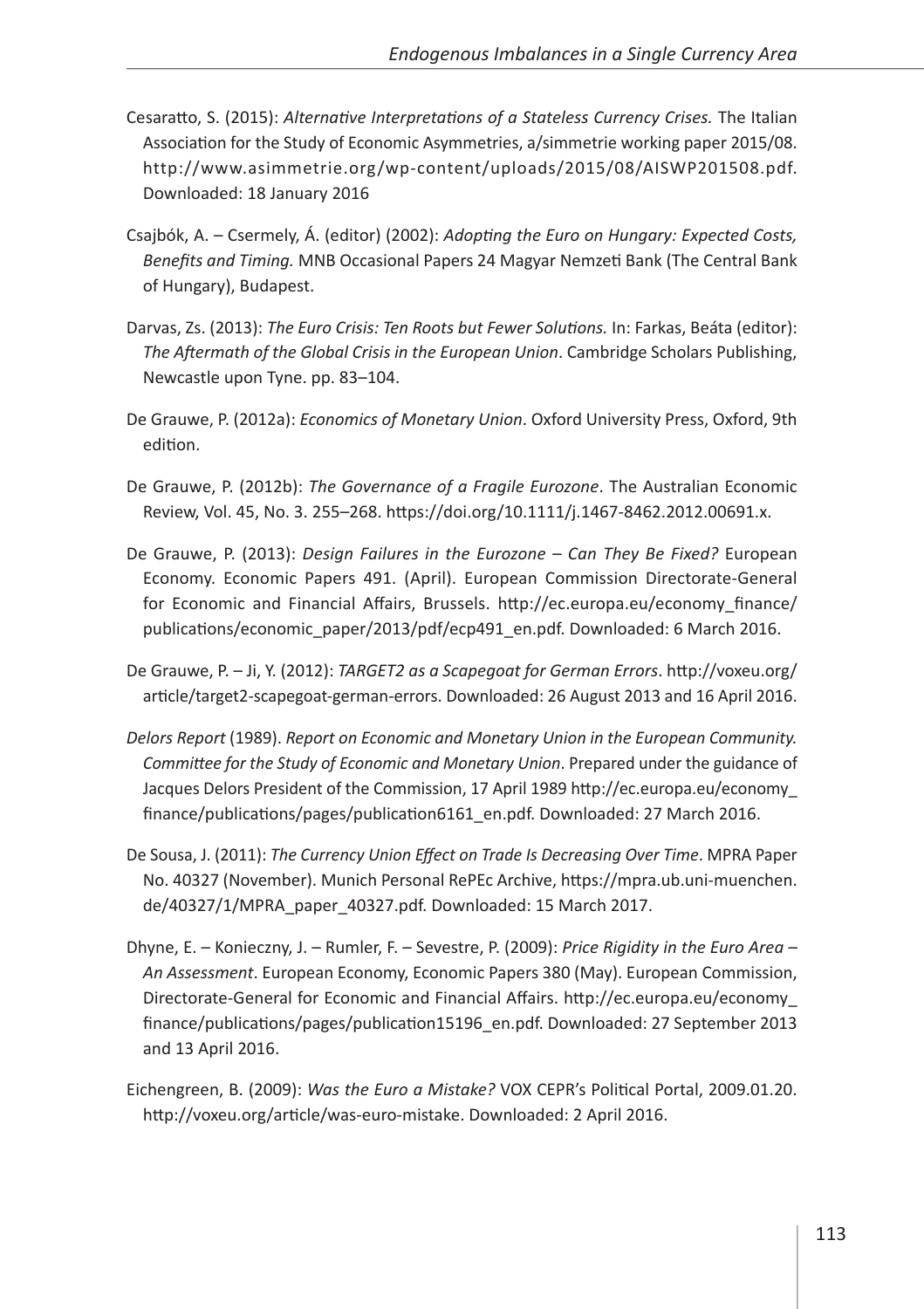- Eichengreen, B. Obstfeld, M. Spaventa, L. (1990): *One Money for Europe? Lessons from the US Currency Union*. Economic Policy, Vol. 5, No. 10 (April): 117–187. [https://doi.](https://doi.org/10.2307/1344577) [org/10.2307/1344577](https://doi.org/10.2307/1344577).
- Eichhorst, W. Hinte, H. Rinne, U. (2013): *Youth Unemployment in Europe: What to Do About It?* IZA Policy Paper No. 65 (2013). Institute for the Study of Labour. [http://repec.](http://repec.iza.org/pp65.pdf) [iza.org/pp65.pdf](http://repec.iza.org/pp65.pdf). Downloaded: 12 November 2016.
- ECB (2013): *Intra-Euro Area Trade Linkages and External Adjustment*. ECB Monthly Bulletin, January: 59–74. [http://www.ecb.europa.eu/pub/pdf/mobu/mb201301en.pdf.](http://www.ecb.europa.eu/pub/pdf/mobu/mb201301en.pdf) Downloaded: 28 September 2013.
- Estrada, Á. Galí, J. López-Salido, D. (2013): *Patterns of Convergence and Divergence in the Euro Area*. IMF Economic Review, Vol. 61, No. 4: 601–630. [https://doi.org/10.1057/](https://doi.org/10.1057/imfer.2013.22) [imfer.2013.22.](https://doi.org/10.1057/imfer.2013.22)
- EC (2016): European Commission: *Quarterly Report on the Euro Area*. European Economy, Institutional Paper, 016 (January). European Commission, Directorate-General for Economic and Financial Affairs. [http://ec.europa.eu/economy\\_finance/publications/eeip/pdf/ip016\\_en.pdf](http://ec.europa.eu/economy_finance/publications/eeip/pdf/ip016_en.pdf). Downloaded: 12 April 2016.
- EP (2015): European Parliament: *Labour Market Shortages in the European Union*. European Parliament, Directorate General for Internal Policies, Policy Department A: Economic And Scientific Policy. Study for the EMPL Committee (March). [http://www.europarl.europa.](http://www.europarl.europa.eu/RegData/etudes/STUD/2015/542202/IPOL_STU(2015)542202_EN.pdf) [eu/RegData/etudes/STUD/2015/542202/IPOL\\_STU\(2015\)542202\\_EN.pdf](http://www.europarl.europa.eu/RegData/etudes/STUD/2015/542202/IPOL_STU(2015)542202_EN.pdf) Downloaded: 12 November 2016.
- Feldstein, M. (1992): *The Case Against EMU*. The Economist, June 13: 19–22. [www.nber.](http://www.nber.org/feldstein/economistmf.pdf) [org/feldstein/economistmf.pdf.](http://www.nber.org/feldstein/economistmf.pdf) Downloaded: 8 April 2016.
- Frankel, J.A. Rose, A.K. (1998): *The Endogeneity of the Optimum Currency Area Criteria*. The Economic Journal, No. 108. (July): 1009–1025. [https://doi.org/10.1111/1468-0297.00327.](https://doi.org/10.1111/1468-0297.00327)
- Frankel, J.A. Rose, A.K. (2002): *An Estimate of the Effect of Common Currencies on Trade and Income*. The Quarterly Journal of Economics, Vol. 117, No. 2. (May): 437–466. [https://](https://doi.org/10.1162/003355302753650292) [doi.org/10.1162/003355302753650292.](https://doi.org/10.1162/003355302753650292)
- Giavazzi, F. Spaventa, L. (2010): *Why the Current Account May Matter in a Monetary Union. Lessons from the Financial Crisis in the Euro Area.* IGIER Working Paper Series No. 426., 28 December 2010 Innocenzo Gasparini Institute for Economic Research. [http://www.igier.](http://www.igier.unibocconi.it/files/426.pdf) [unibocconi.it/files/426.pdf.](http://www.igier.unibocconi.it/files/426.pdf) Downloaded: 19 March 2016.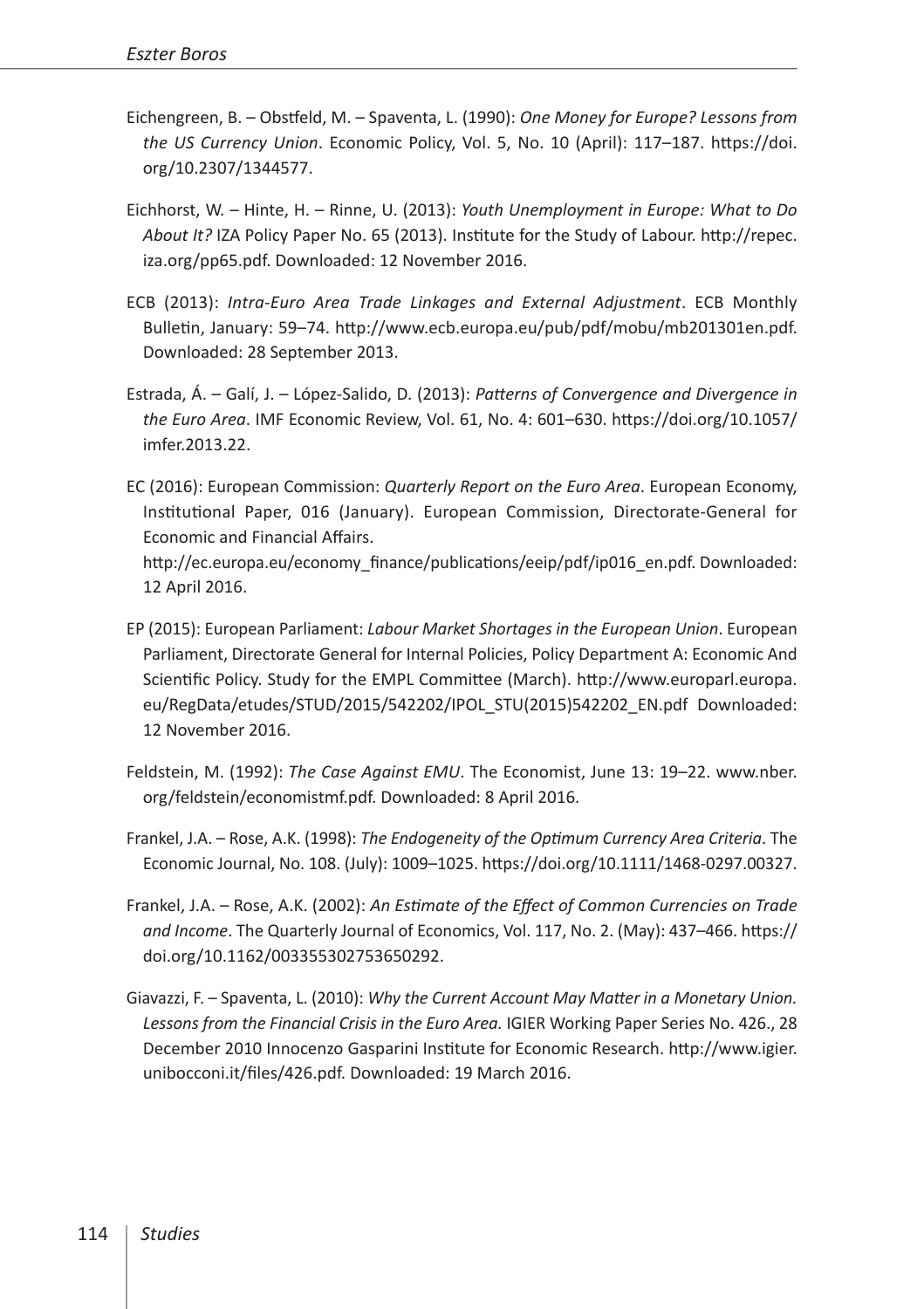- Godley, W. (1992): *Maastricht and All That*. London Review of Books, Vol. 14, No. 19. (8 October): 3–4. [www.lrb.co.uk/v14/n19/wynne-godley/maastricht-and-all-that.](http://www.lrb.co.uk/v14/n19/wynne-godley/maastricht-and-all-that) Downloaded: 8 April 2016.
- Goodhart, C.A.E. (1998): *The Two Concepts of Money: Implications for the Analysis of Optimal Currency Areas.* European Journal of Political Economy, Vol. 14 (March): 407–432. [http://](http://dx.doi.org/10.1016/S0176-2680(98)00015-9) [dx.doi.org/10.1016/S0176-2680\(98\)00015-9](http://dx.doi.org/10.1016/S0176-2680(98)00015-9).
- Hale, G. Obstfeld, M. (2014): *The Euro and the Geography of International Debt Flows*. Federal Reserve Bank of San Francisco Working Paper Series, 2014-10 (December). [http://](http://www.frbsf.org/economic-research/files/wp2014-10.pdf) [www.frbsf.org/economic-research/files/wp2014-10.pdf](http://www.frbsf.org/economic-research/files/wp2014-10.pdf). Downloaded: 8 January 2016.
- Hankel, W.– Hauskrecht, A. Stuart, B. (2010): *The Euro-Project at Risk*. ZEI Working Papers, No. B 04. Zentrum für Europäische Integrationsforschung, Universität Bonn. [https://www.econstor.eu/dspace/bitstream/10419/46218/1/638549396.pdf.](https://www.econstor.eu/dspace/bitstream/10419/46218/1/638549396.pdf) Downloaded: 24 July 2013.
- IMF (2017): *World Economic Outlook*. January. [https://www.imf.org/external/pubs/ft/](https://www.imf.org/external/pubs/ft/weo/2017/update/01/) [weo/2017/update/01/.](https://www.imf.org/external/pubs/ft/weo/2017/update/01/) Downloaded: 19 March 2017.
- Ingram, J.C. (1973): *The Case for European Monetary Integration*. Essays in International Finance, No. 98 (April). [https://www.princeton.edu/~ies/IES\\_Essays/E98.pdf.](https://www.princeton.edu/~ies/IES_Essays/E98.pdf) Downloaded: 8 April 2016.
- Kenen, P.B. (1969): *The Theory of Optimum Currency Areas: An Eclectic View*. In: Mundell, R. – Swoboda, A. (editor): *Monetary Problems of the International Economy*. University Press of Chicago, Chicago, pp. 41–60.
- Kiss, J.L. (2011): *Euróválság és intézményi hatalom: változások a német EU-politikában (Euro crisis and institutional power: changes in the German EU policy).* Foreign Affairs Review*,* (spring). [http://kki.hu/assets/upload/Kulugyi\\_Szemle\\_2011\\_01\\_Eurevelseg\\_ees\\_](http://kki.hu/assets/upload/Kulugyi_Szemle_2011_01_Eurevelseg_ees_inteezmeenyi.pdf) [inteezmeenyi.pdf.](http://kki.hu/assets/upload/Kulugyi_Szemle_2011_01_Eurevelseg_ees_inteezmeenyi.pdf) Downloaded: 15 March 2017.

Klekowski von Koppenfels, A. – Höhne, J. (2017): *Gastarbeiter Migration Revisited: Consolidating Germany's Position as an Immigrant Country*. In: Lafleur, J. M. – Stanek, M. (2017): *South-North Migration of EU Citizens in Times of Crisis*. IMISCOE Research Series, Springer Open, Chapter 9, pp. 149–174.

[https://link.springer.com/chapter/10.1007/978-3-319-39763-4\\_9.](https://link.springer.com/chapter/10.1007/978-3-319-39763-4_9) Downloaded: 18 March 2017.

Krugman, P. – Obstfeld, M. (2003): *Gazdaságpolitika és koordináció a lebegő árfolyamok rendszerében; Optimális valutaövezetek és az európai tanulságok (Economic policy and coordination in the system of floating exchange rates; Optimum currency areas and European lessons).* In: Krugman, P. – Obstfeld, M.: International economy. Theory and economic policy. Chapters 19-20 Panem Kiadó, Budapest, pp. 642–723.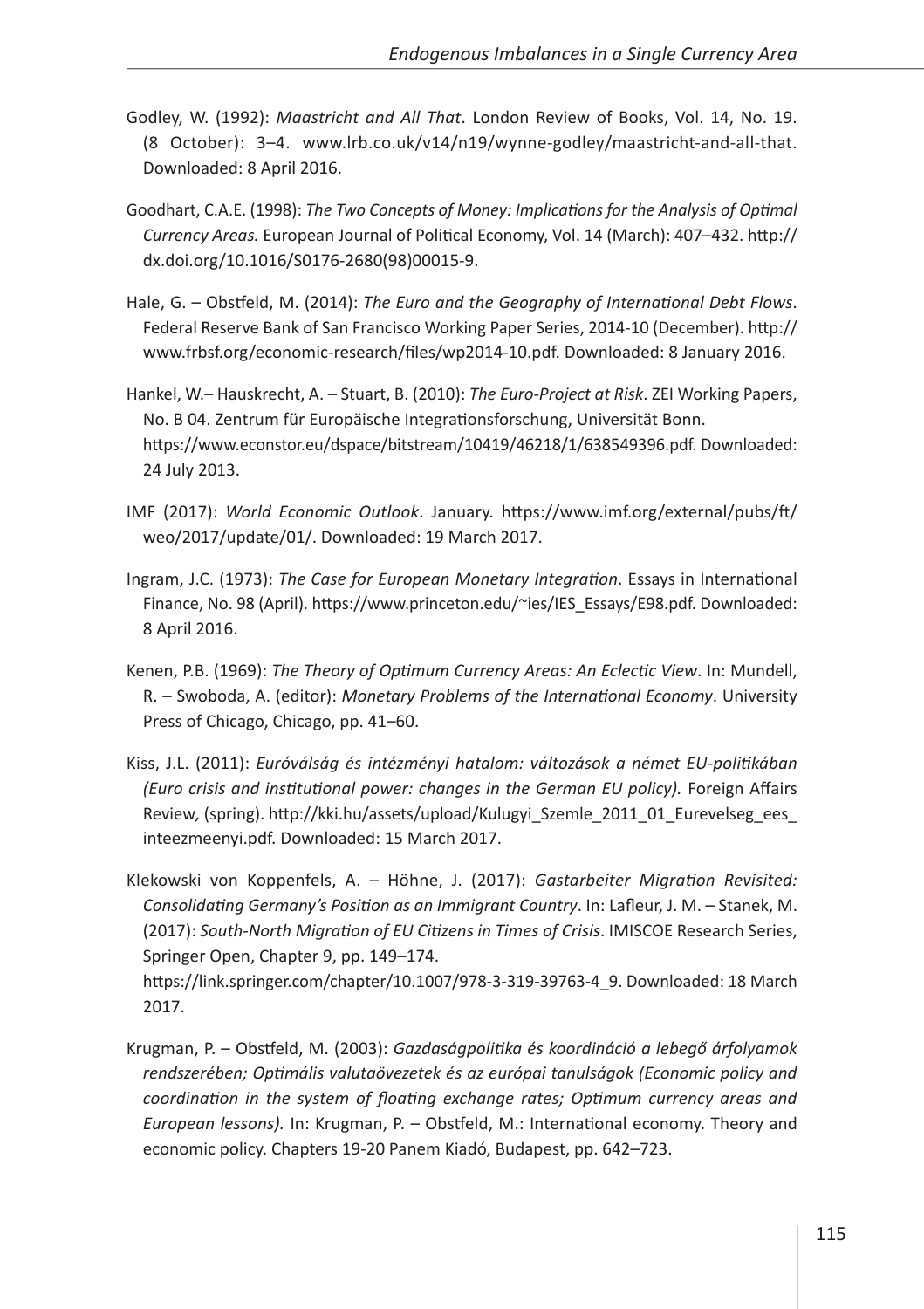- Krugman, P. (2011): *Can Europe Be Saved?* New York Times Magazine*,* January 16:26. [http://www.nytimes.com/2011/01/16/magazine/16Europe-t.html?pagewanted=all.](http://www.nytimes.com/2011/01/16/magazine/16Europe-t.html?pagewanted=all) Downloaded: 9 October 2013 and 2 April 2016.
- Laurent, L. (2017): *Italy's Banking Garage Sale*. Bloomberg, March 8. [https://www.](https://www.bloomberg.com/gadfly/articles/2017-03-08/italy-s-banks-are-running-out-of-family-silver-to-sell) [bloomberg.com/gadfly/articles/2017-03-08/italy-s-banks-are-running-out-of-family-silver](https://www.bloomberg.com/gadfly/articles/2017-03-08/italy-s-banks-are-running-out-of-family-silver-to-sell)[to-sell](https://www.bloomberg.com/gadfly/articles/2017-03-08/italy-s-banks-are-running-out-of-family-silver-to-sell) Downloaded: 18 March 2017.
- León, M. Pavolini, E. Guillén, A.M. (2015): *Welfare Rescaling in Italy and Spain: Political Strategies to Deal with Harsh Austerity*. European Journal of Social Security, Vol. 17, No. 2: 182–201. [https://doi.org/10.1177/138826271501700203.](https://doi.org/10.1177/138826271501700203)
- Magas, I. (2016)*: Európai Unió: Útelágazás és Brexit-tanulságok (European Union: Intersection and lessons from Brexit).* Köz-gazdaság, 11 (3): 43–55. [http://unipub.lib.uni-corvinus.](http://unipub.lib.uni-corvinus.hu/2486/1/KG2016n3_Magas.pdf) hu/2486/1/KG2016n3 Magas.pdf. Downloaded: 1 March 2017.
- McKinnon, R.I. (1963): *Optimum Currency Areas*. The American Economic Review, Vol. 53, No. 4. (September): 717–725.
- Micossi, S. (2016): *Balance-of-Payments Adjustment in the Eurozone.* In: Baldwin, R. Giavazzi, F. (editor): How to Fix Europe's Monetary Union: Views of Leading Economists. CEPR e-book, 2016.02.12: 188–206. [http://voxeu.org/content/how-fix-europe-s-monetary](http://voxeu.org/content/how-fix-europe-s-monetary-union-views-leading-economists)[union-views-leading-economists](http://voxeu.org/content/how-fix-europe-s-monetary-union-views-leading-economists). Downloaded: 14 March 2016.
- Mongelli, F.P. (2013): *The Mutating Euro Area Crisis: Is the Balance Between "Sceptics" and "Advocates" Shifting?* ECB Occasional Paper No. 144. [https://www.econstor.eu/](https://www.econstor.eu/bitstream/10419/154597/1/ecbop144.pdf) [bitstream/10419/154597/1/ecbop144.pdf](https://www.econstor.eu/bitstream/10419/154597/1/ecbop144.pdf). Downloaded: 15 March 2017.
- MNB (2011): *Elemzés a konvergenciafolyamatokról (Analysis of the convergence process).* October. <https://www.mnb.hu/letoltes/konvergencia-elemzes-hu.pdf> Downloaded: 2 February 2017.
- MNB (2014): *Growth Report*. [https://www.mnb.hu/letoltes/honlapra-novekedesi-jelentes](https://www.mnb.hu/letoltes/honlapra-novekedesi-jelentes-hun-201411.pdf)[hun-201411.pdf](https://www.mnb.hu/letoltes/honlapra-novekedesi-jelentes-hun-201411.pdf). Downloaded: 2 February 2017.
- Mundell, R.A. (1961): *A Theory of Optimum Currency Areas*. The American Economic Review, Vol. 51, No. 4 (September): 657–665.
- Neményi, J. Oblath, G. (2012): *Az euró hazai bevezetésének újragondolása (Rethinking the introduction of the euro in Hungary).* Occasional papers, MT-DP – 2012/14, Hungarian Academy of Science, Economics and Regional Sciences Research Centre, Economics Institute. [http://econ.core.hu/file/download/mtdp/MTDP1214.pdf.](http://econ.core.hu/file/download/mtdp/MTDP1214.pdf) Downloaded: 12 March 2017.
- Obstfeld, M. (2012a): *Does the Current Account Still Matter?* NBER Working Papers, No. 17877. National Bureau of Economic Research. <https://doi.org/10.3386/w17877>.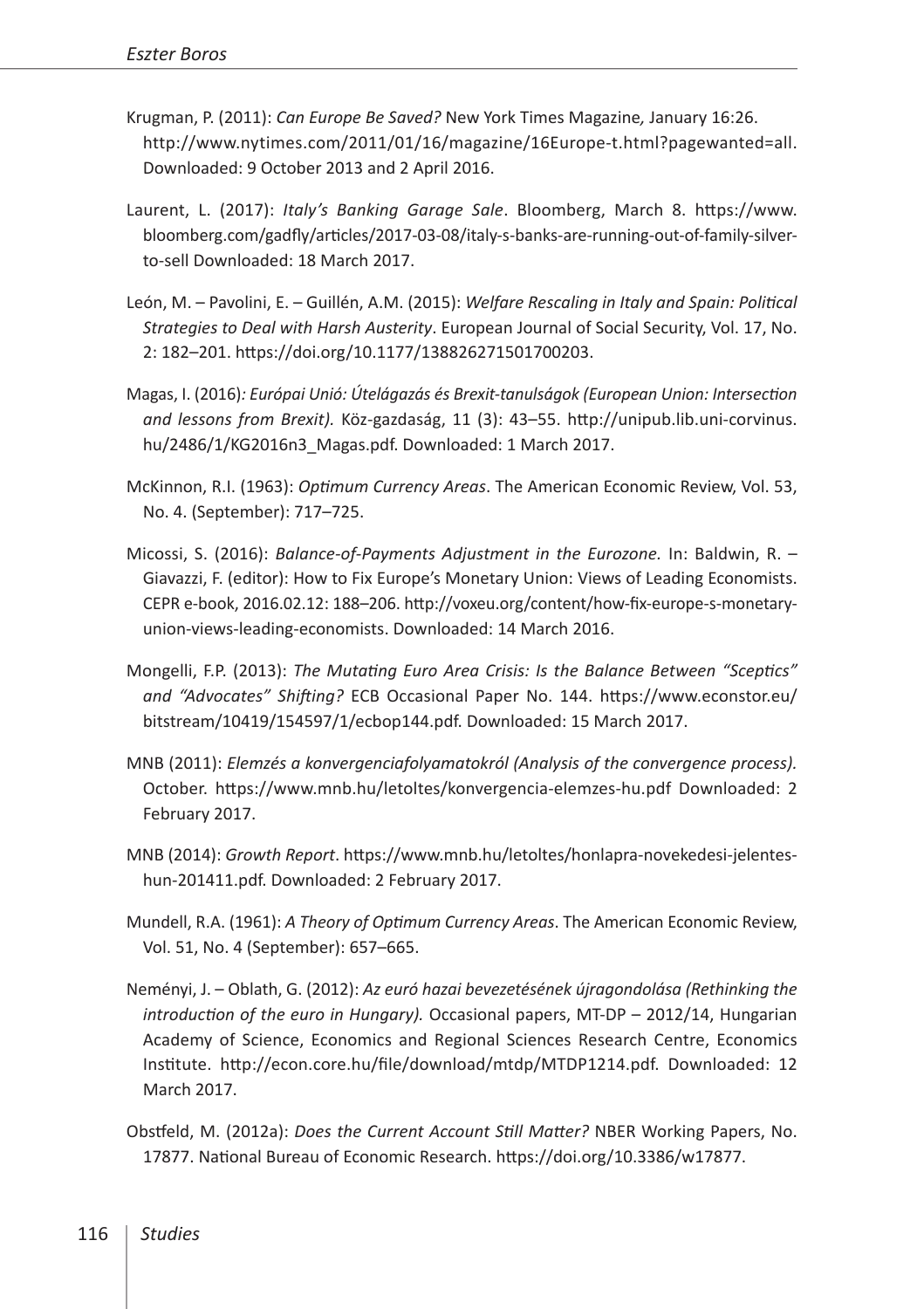- OMOM report (1990): *One Market, One Money. An Evaluation of the Potential Benefits and Costs of Forming an Economic and Monetary Union*. European Economy No. 44. (October), Commission of the European Communities, Directorate-General for Economic and Financial Affairs. [http://ec.europa.eu/economy\\_finance/publications/publication7454\\_](http://ec.europa.eu/economy_finance/publications/publication7454_en.pdf) [en.pdf](http://ec.europa.eu/economy_finance/publications/publication7454_en.pdf). Downloaded: 24 September 2013 and 27 March 2016.
- Pagano, M. von Thadden, E.-L. (2004): *The European Bond Markets Under EMU*. Centre for Studies in Economics and Finance, CSEF Working Paper, No. 126. (October). [Http://](Http://www.csef.it/WP/wp126.pdf) [www.csef.it/WP/wp126.pdf](Http://www.csef.it/WP/wp126.pdf). Downloaded: 2 April 2016.
- Palánkai, T. (2012): *Az önálló árfolyam-politika feladása nem okoz igazi veszteséget! (Giving up independent exchange rate policy does not cause any real loss).* Economic Review, Volume LIX, June: 722–726.
- Pasimeni, P. (2016): *Instability and Stagnation in a Monetary Union*. Institute for New Economic Thinking, Ideas & Papers, Blog, 11 April 2016. [http://ineteconomics.org/ideas](http://ineteconomics.org/ideas-papers/blog/instability-stagnation-in-a-monetary-union)[papers/blog/instability-stagnation-in-a-monetary-union.](http://ineteconomics.org/ideas-papers/blog/instability-stagnation-in-a-monetary-union) Downloaded: 15 April 2016.
- Petersen, T. Böhmer, M. vom Stein, H. (2013): *How Germany Benefits from the Euro in Economic Terms*. Policy Brief No. 01. Bertelsmann Stiftung, Future Social Market Economy. [https://www.ged-project.de/wp-content/uploads/2014/12/3b\\_PolicyBrief\\_Vorteile\\_Euro-](https://www.ged-project.de/wp-content/uploads/2014/12/3b_PolicyBrief_Vorteile_Euro-Mitgliedschaft_ENGLISCH.pdf)[Mitgliedschaft\\_ENGLISCH.pdf.](https://www.ged-project.de/wp-content/uploads/2014/12/3b_PolicyBrief_Vorteile_Euro-Mitgliedschaft_ENGLISCH.pdf) Downloaded: 15 March 2017.
- Pisani-Ferry, J. (2012): *The Known Unknowns and the Unknown Unknowns of the EMU*. Bruegel Policy Contribution, No. 18. (October). [https://www.econstor.eu/dspace/](https://www.econstor.eu/dspace/bitstream/10419/72123/1/728775891.pdf) [bitstream/10419/72123/1/728775891.pdf.](https://www.econstor.eu/dspace/bitstream/10419/72123/1/728775891.pdf) Downloaded: 25 March 2016.
- Ruparel, R. Persson, M. (2011): *A House Built on Sand. The ECB and the Hidden Cost of Saving the Euro*. Open Europe Report No. 06. [http://openeurope.org.uk/wp-content/](http://openeurope.org.uk/wp-content/uploads/2011/06/a_house_built_on_sand-the_ECB_and_the_hidden_cost_of_saving_the_euro.pdf) uploads/2011/06/a house built on sand-the ECB and the hidden cost of saving [the\\_euro.pdf.](http://openeurope.org.uk/wp-content/uploads/2011/06/a_house_built_on_sand-the_ECB_and_the_hidden_cost_of_saving_the_euro.pdf) Downloaded: 18 April 2016.
- Santos Silva, J.M.C. Tenreyro, S. (2010): *Currency Unions in Prospect and Retrospect*. Annual Review of Economics, Vol. 2: 51–74. [https://doi.org/10.1146/annurev.](https://doi.org/10.1146/annurev.economics.102308.124508) [economics.102308.124508](https://doi.org/10.1146/annurev.economics.102308.124508).
- Schmidt, C.M. Weigert, B. (2013): *Weathering the Crisis and Beyond: Perspectives for the Euro Area*. Ruhr Economic Papers No. 409 (March). [http://dx.doi.org/10.2139/](http://dx.doi.org/10.2139/ssrn.2246763) [ssrn.2246763.](http://dx.doi.org/10.2139/ssrn.2246763)
- Schmitz, B. von Hagen, J. (2011): *Current Account Imbalances and Financial Integration in the Euro Area*. Journal of International Money and Finance, 30(8): 1676–1695. [http://](http://dx.doi.org/10.1016/j.jimonfin.2011.08.003) [dx.doi.org/10.1016/j.jimonfin.2011.08.003.](http://dx.doi.org/10.1016/j.jimonfin.2011.08.003)